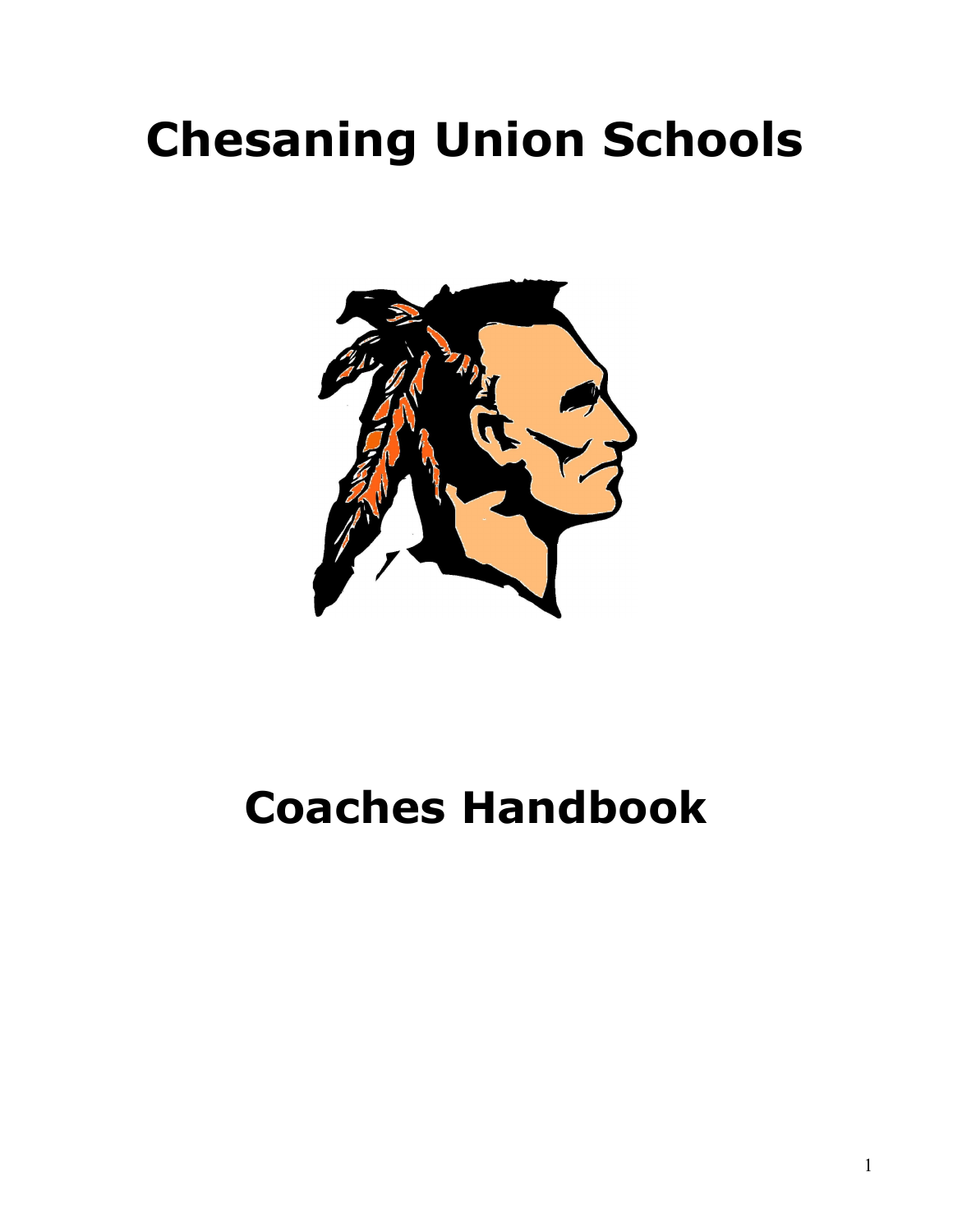#### **Table of Contents**

| <b>Mission/Belief Statement</b>                     |                                 |                            |    |  |  |   |  | 4        |
|-----------------------------------------------------|---------------------------------|----------------------------|----|--|--|---|--|----------|
| <b>Athletic Department Objectives</b>               |                                 |                            |    |  |  |   |  | 4        |
| Purpose of Coaches Handbook                         |                                 |                            |    |  |  |   |  | 4        |
| Chesaning Union Schools Academic Eligibility Policy |                                 |                            | 5  |  |  |   |  |          |
| <b>Expectations of Coaches</b>                      |                                 |                            |    |  |  |   |  | 5        |
|                                                     | Code of Ethics                  |                            |    |  |  |   |  | 5        |
|                                                     | Varsity Head Coach              |                            |    |  |  |   |  | 6        |
|                                                     | <b>Sub-Varsity Coaches</b>      |                            |    |  |  |   |  | 6        |
| Responsibilities of All Coaches                     |                                 |                            |    |  |  | 7 |  |          |
|                                                     | Pre-Season                      |                            |    |  |  |   |  | 7        |
| In-Season                                           |                                 |                            |    |  |  |   |  | 7        |
| Out of Season/Post-Season.                          |                                 |                            |    |  |  |   |  | 8        |
|                                                     | <b>Parent Meeting</b>           |                            |    |  |  |   |  | 8        |
|                                                     | <b>Practice Sessions</b>        |                            |    |  |  |   |  | 8        |
|                                                     | <b>Restricted Practice Days</b> |                            |    |  |  |   |  | 9        |
|                                                     | Locker Room Usage.              |                            |    |  |  |   |  | 10       |
|                                                     | <b>Equipment Care</b>           |                            |    |  |  |   |  | 10       |
| Games                                               |                                 |                            |    |  |  |   |  | 10       |
|                                                     | <b>Mandatory Meetings</b>       |                            |    |  |  |   |  | 11       |
|                                                     | Transportation.                 |                            |    |  |  |   |  | 11       |
|                                                     | Communication                   |                            |    |  |  |   |  | 11       |
|                                                     | Weight Room.                    |                            |    |  |  |   |  | 11       |
| Dealing with a Team.                                |                                 |                            |    |  |  |   |  | 11       |
| <b>Tryouts</b>                                      |                                 |                            |    |  |  |   |  | 11       |
|                                                     |                                 |                            |    |  |  |   |  |          |
|                                                     | <b>Cutting Players</b>          |                            |    |  |  |   |  | 12<br>12 |
|                                                     | <b>Changing Sports</b>          |                            |    |  |  |   |  |          |
|                                                     | Team Advancement.               |                            |    |  |  |   |  | 12       |
|                                                     | Leaving a Team                  |                            |    |  |  |   |  | 13       |
| Problems                                            |                                 |                            |    |  |  |   |  | 13       |
| Parents.                                            |                                 |                            |    |  |  |   |  | 13       |
| Media                                               |                                 |                            |    |  |  |   |  | 13       |
| Internet                                            |                                 | and the state of the state |    |  |  |   |  | 14       |
| Trainers/Doctors/Medical Reports                    |                                 |                            |    |  |  |   |  | 14       |
| Officials                                           |                                 |                            |    |  |  |   |  | 14       |
| Scrimmages and 3 or 4 Person Practice Rule.         |                                 |                            |    |  |  |   |  | 14       |
| Out of Season Limitations                           |                                 |                            |    |  |  |   |  | 15       |
| Open Gyms                                           |                                 |                            |    |  |  |   |  | 15       |
| Postponements/Cancellations                         |                                 |                            |    |  |  |   |  | 16       |
| Weather Watch and Warning Procedures                |                                 |                            |    |  |  |   |  | 16       |
| <b>Complaint Procedure and Guidelines</b>           |                                 |                            | 16 |  |  |   |  |          |
|                                                     | Parents and Athletes            |                            |    |  |  |   |  | 16       |
|                                                     | Coaches and Staff               |                            |    |  |  |   |  | 16       |
| Fundraising                                         |                                 |                            |    |  |  |   |  | 17       |
| Chesaning Sports Boosters .                         |                                 |                            |    |  |  |   |  | 17       |
| <b>Chesaning High School Award Requirements</b>     |                                 |                            |    |  |  |   |  | 17       |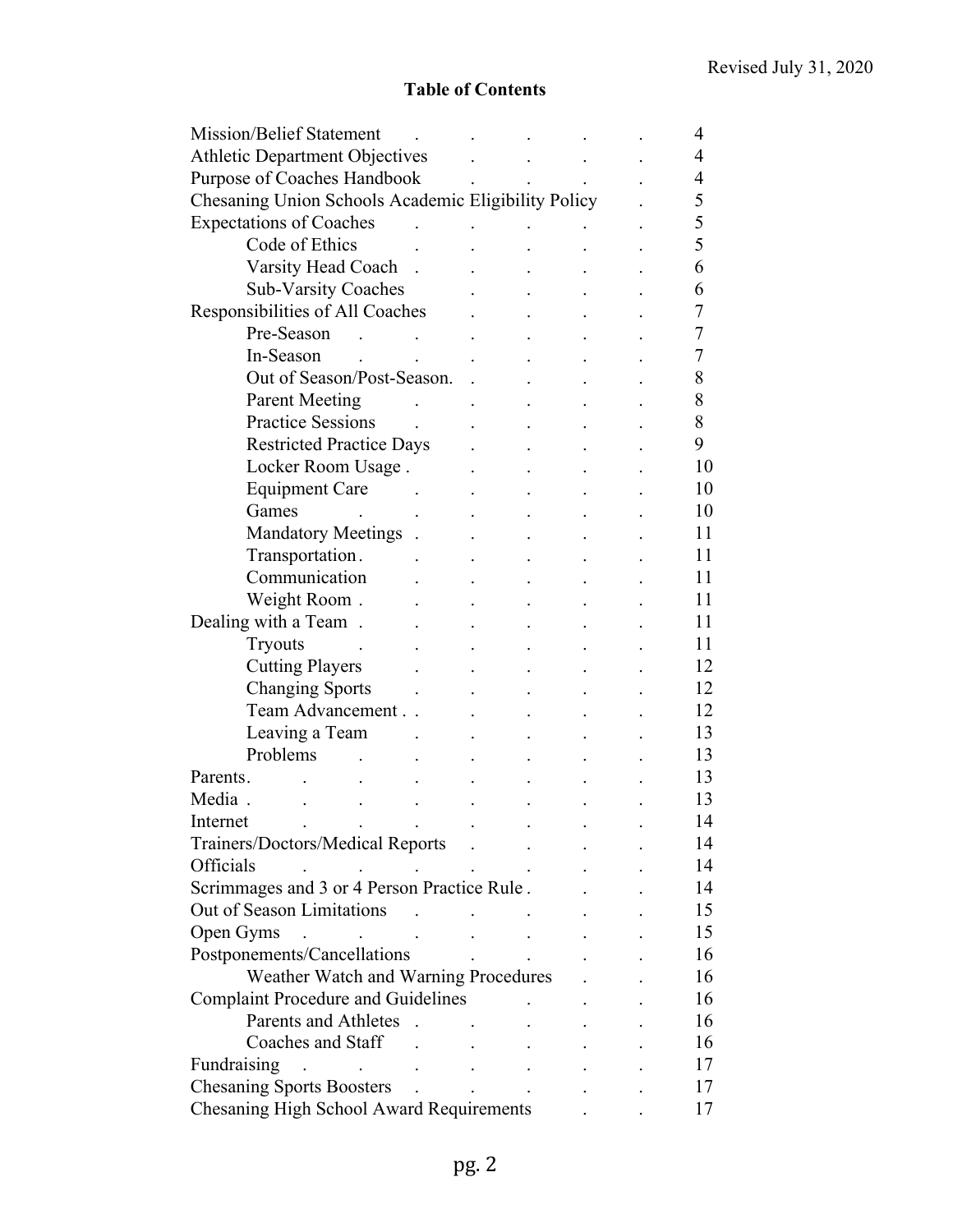| <b>Awards Banquet Policy</b>           |  |  |    |  |    |
|----------------------------------------|--|--|----|--|----|
| All-State Awards                       |  |  |    |  | 18 |
| State Tournaments and Trips            |  |  |    |  | 18 |
| Injuries/Accidents                     |  |  |    |  | 18 |
| <b>NCAA Eligibility Rules</b>          |  |  |    |  | 19 |
| <b>Budget</b>                          |  |  |    |  | 19 |
| <b>Activity Accounts</b>               |  |  |    |  | 19 |
| Camps                                  |  |  |    |  | 19 |
| Forfeitures, Violations, and Ejections |  |  | 19 |  |    |
| Volunteer & Non-Staff Coaches          |  |  | 20 |  |    |
| Notice of Non-Discrimination           |  |  |    |  |    |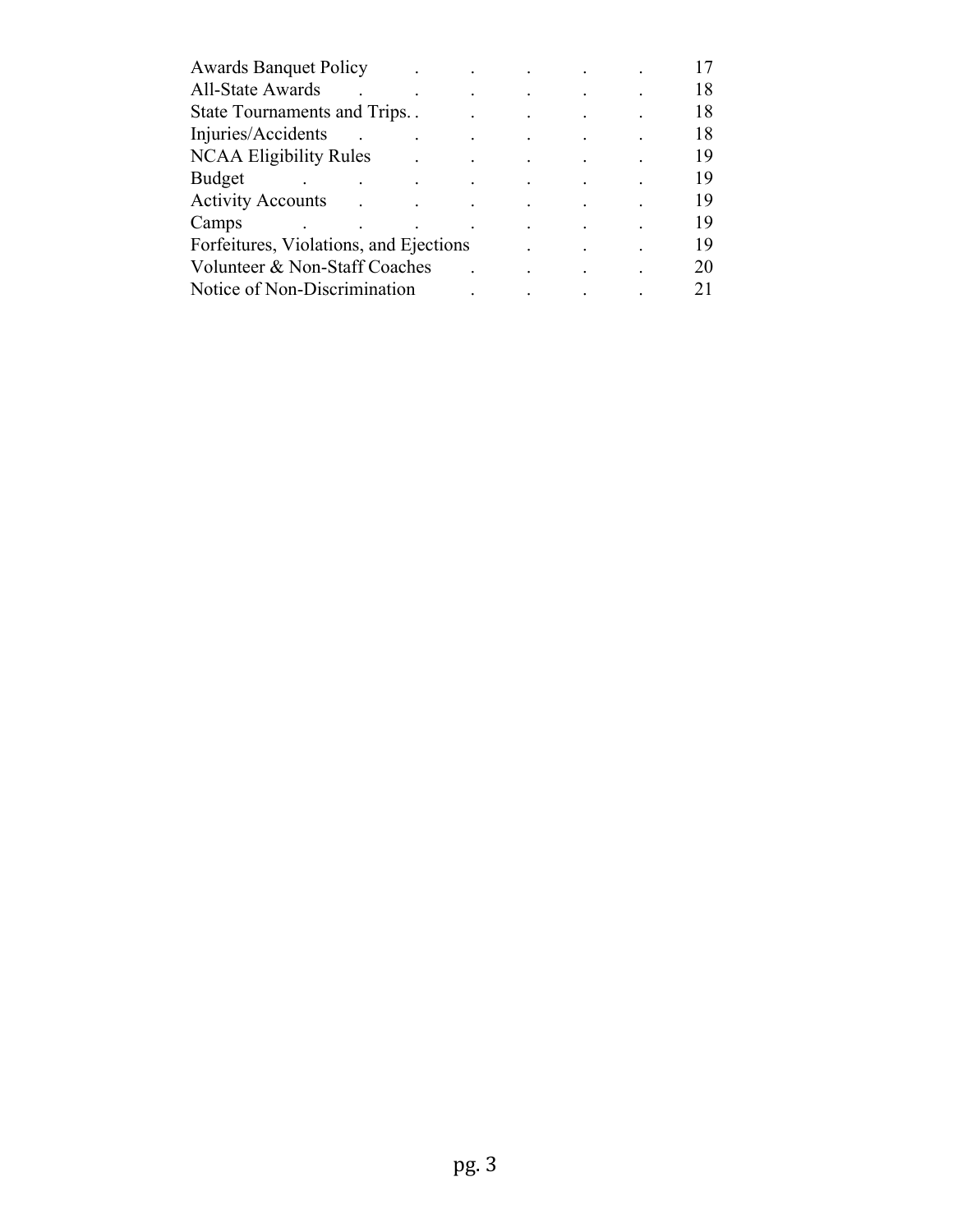## **MISSION/BELIEF STATEMENT**

The interscholastic athletic programs at Chesaning Union Schools are a vital and integral part of the total education program. Research indicates a student involved in extra-curricular activities has a greater chance for success during adulthood. Many of the character traits required to be a successful participant are exactly those that will promote a successful life after high school. The purpose of interscholastic athletics is to make a positive contribution to the development of the participants, spectators, school and community.

As an integral part of the educational process, the athletic program should always conform and support the objectives and standards of the school. **The total educational curriculum must take precedence to the athletic program as it is our primary goal to use athletics as another educational tool that results in student success**. Athletes should strive for educational excellence, playing excellence, and, as well, staying within the boundaries of good sportsmanship.

## **ATHLETIC DEPARTMENT OBJECTIVES**

- 1. To provide a positive image of school activities at Chesaning Union Schools.
- 2. To provide students with opportunities for physical, mental, and emotional development.
- 3. To experience team play by accepting his/her role on the team with loyalty, cooperation and fair play.
- 4. To create a desire to exceed and excel.
- 5. To practice self-discipline and emotional maturity while learning to make decisions under pressure.
- 6. To develop an understanding of the value of extracurricular activities in a balanced educational experience.
- 7. To demonstrate good sportsmanship at all times.
- 8. To develop leadership qualities and skills.

### **PURPOSE OF COACHES HANDBOOK**

To serve as a reference for the coaches, Athletic Department, and other school officials who need to be knowledgeable of procedures, policies, duties, and responsibilities as they relate to the interscholastic athletic program in the Chesaning Union School District.

To serve as a guide in the promotion of a well-planned program of interscholastic sports which subscribes to and promotes educational values, as expressed in the policies of the Chesaning Union School District.

To support Michigan High School Athletic Association rules and to fulfill the Federal Title IX guidelines.

## **CHESANING UNION SCHOOLS ACADEMIC ELIGIBILITY POLICY**

Regulations:

- It The student must be enrolled in the high school or middle school he/she plans to represent in athletics. (HS & MS)
- The student can only be eligible for twelve trimesters the  $10<sup>th</sup>$ ,  $11<sup>th</sup>$  and  $12<sup>th</sup>$  trimesters must be consecutive.
- The previous trimester record for athletics will be based on the MHSAA handbook.
- The student must have passed 4 of 5 classes from the previous semester  $(66\%$  rule) in order to be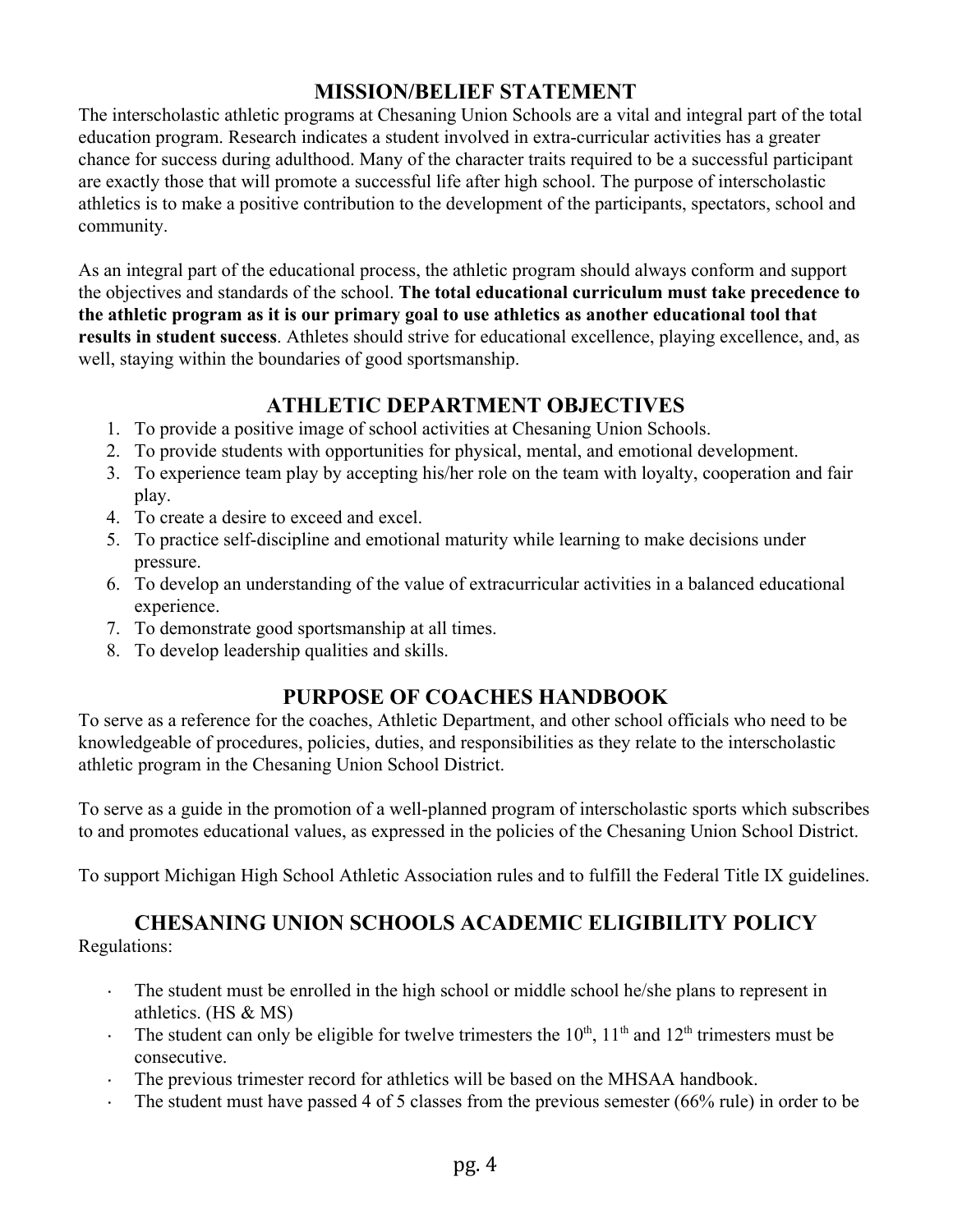eligible for participation based on MHSAA requirements.

- At the **high school**, students will have their grades checked weekly after the 3rd week of class to determine eligibility. Athletes who receive an "**F**" for any class are ineligible until grade is brought up to passing. Once grades are passing, they are eligible for participation in games. Athletes may still practice at the coach's discretion. If a student's grades are deemed poor it is highly recommended and is also the responsibility of the student-athlete and/or parents to schedule after school tutoring with teachers to receive additional assistance.
- The Middle School requires athletes to follow the same eligibility requirements as the high school. Athletes will have weekly eligibility checks from all instructors during the current semester. Students declared ineligible must practice with their teams unless excused by their coaches, but they will not dress for games until they meet minimum eligibility requirements.

## **CODE OF ETHICS FOR COACHES**

- 1. Remember that you are handling middle and high school students. Do not expect them to always react as adults. They participate in athletics because it is fun and they enjoy doing it. Do all that you can to encourage the enjoyment of the sport.
- 2. Coaches must maintain friendly relationships with each other. We are in close contact with each other and must attempt to assist each other as much as possible. No coach should criticize another coach. We are all criticized from time to time in the community and must work together to combat this. Defend the staff. Do not stand silent as this many times means agreement.
- 3. We must not attempt to influence a student to select one sport over another; the final choice is the student's. If your opinion is requested, give it honestly, but emphasize that it is only an opinion. Despite the fact that it may cost you an athlete, tell that person truthfully what his or her chances will be and what his or her success may be another sport.
- 4. Athletes reflect the attitude of the coach. Be careful to exhibit those you want reflected of you. Good sportsmanship is a must!
- 5. Do not infringe upon another coach's season or practice sessions. Do not influence and athlete to drop out of other sports to concentrate on one sport. This only causes pressure to be but on the athlete, coaches, and school teams.
- 6. Coaches are role models. Therefore, coaches should avoid wearing apparel or using equipment that advertises alcohol or the use of tobacco or other drugs.
- 7. Loyalty is an important item in all schools. Schools and the athletic departments will formulate policies. We may not always agree with all policies. However for us to be successful we must have loyalty. That means our differences of opinion must be reconciled in staff meetings.
- 8. Never encourage the use of performance enhancing drugs and report any use immediately to the athletic director.

## **EXPECTATIONS OF COACHES**

Coaches are role models for athletes in our interscholastic program and for the entire school community. The conduct of a coach is closely observed by students, staff, parents and the community. His/her character should be above standards in all areas. Verbal, mental or any type of physical abuse of athletes will not be tolerated. All coaches will be expected to:

- Be positive, enthusiastic, supportive, and maintain high standards of ethics, integrity, sportsmanship and leadership.
- Follow the policies and guidelines set forth by the Chesaning Union School District, the Michigan High School Athletic Association, and the Mid Michigan Activities Conference.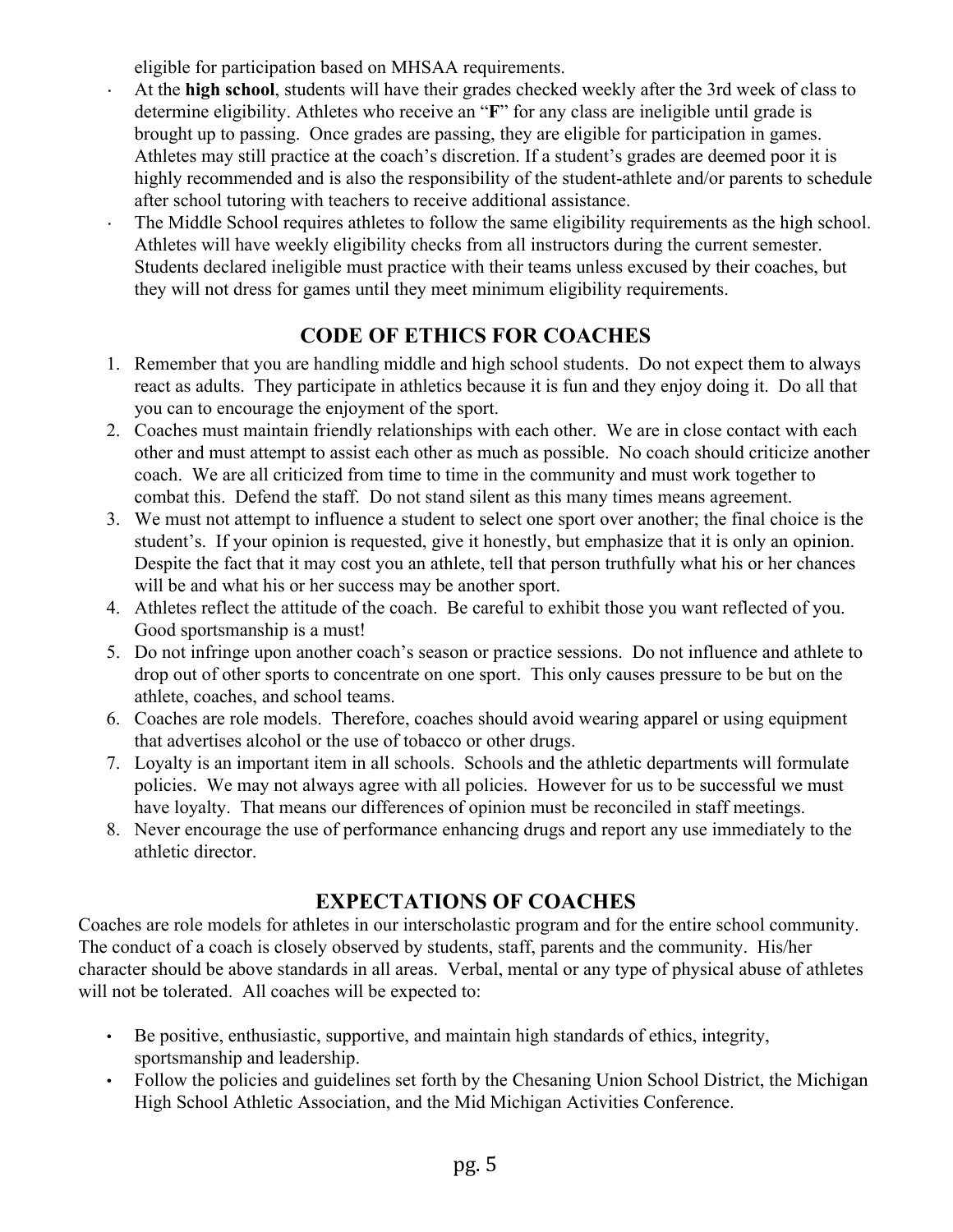- Communicate regularly with parents, media and other interested spectators.
- Maintain up-to-date knowledge of the rules, skills, strategies and safety precautions of the sport and communicate them effectively to athletes and their parents.
- Provide a safe practice environment.
- Organize properly planned activities.
- Know emergency procedures and basic first aid for injuries common to your sport.
- Keep the facility clean, picked-up and locked at all times, including coaches' offices and locker rooms.
- Supervise athletes at all times (i.e. before, during, after practices and contests in all facilities, including the weight room).
- Work together with all coaches within a program regarding try-out process and procedures.
- Understand how his/her sport fits into the total athletic effort of the Chesaning Union School District
- Demonstrate knowledge and understanding of fundamentals in his/her field of specialization.
- Demonstrate the ability to relate to and deal with different people (i.e. students, parents, faculty and administrators).

Failure to follow rules and regulations may result in disciplinary action up to and including immediate dismissal from coaching.

#### **VARSITY HEAD COACH**

Under direction of the Athletic Department, the Varsity head coach:

- Will be responsible for developing his/her entire program K-12 (youth programs).
- Will be responsible for providing feedback to his/her entire program.
- Will develop and distribute guidelines for his/her entire program which will include: chronology of the sport skill development, participation and playing time, disciplinary regulations, practice and contest schedules, and awards for  $9<sup>th</sup>$  grade through varsity levels.
- Will hold youth and high school summer development camps.
- Will attend yearly MHSAA rules meetings, conference coaches meetings, and pass on pertinent information to coaches involved with your program.
- Willingness to participate in the MHSAA Coaches Advancement Program (CAP) through at least Level 2.
- Will develop a professional growth program for his/her coaching staff, this should include involvement in a State Association for the sport.
- Will work to develop a strong infrastructure, through a variety of resources.

#### **SUB-VARSITY COACHES**

Under the direction of the Varsity head coach, the sub-varsity coaches will:

- Assist in the development of the entire program.
- Are expected to be assistant coaches to the Varsity head coach in all areas.
- Submit inventory and equipment to the Varsity head coach at the end of the season.
- Scout as needed
- Assist the Varsity head coach in organizing and running a summer program

## **RESPONSIBILITIES OF ALL MS and VARSITY COACHES**

All coaches will be expected to complete and return the following checklists to the athletic office by the deadline indicated on each form.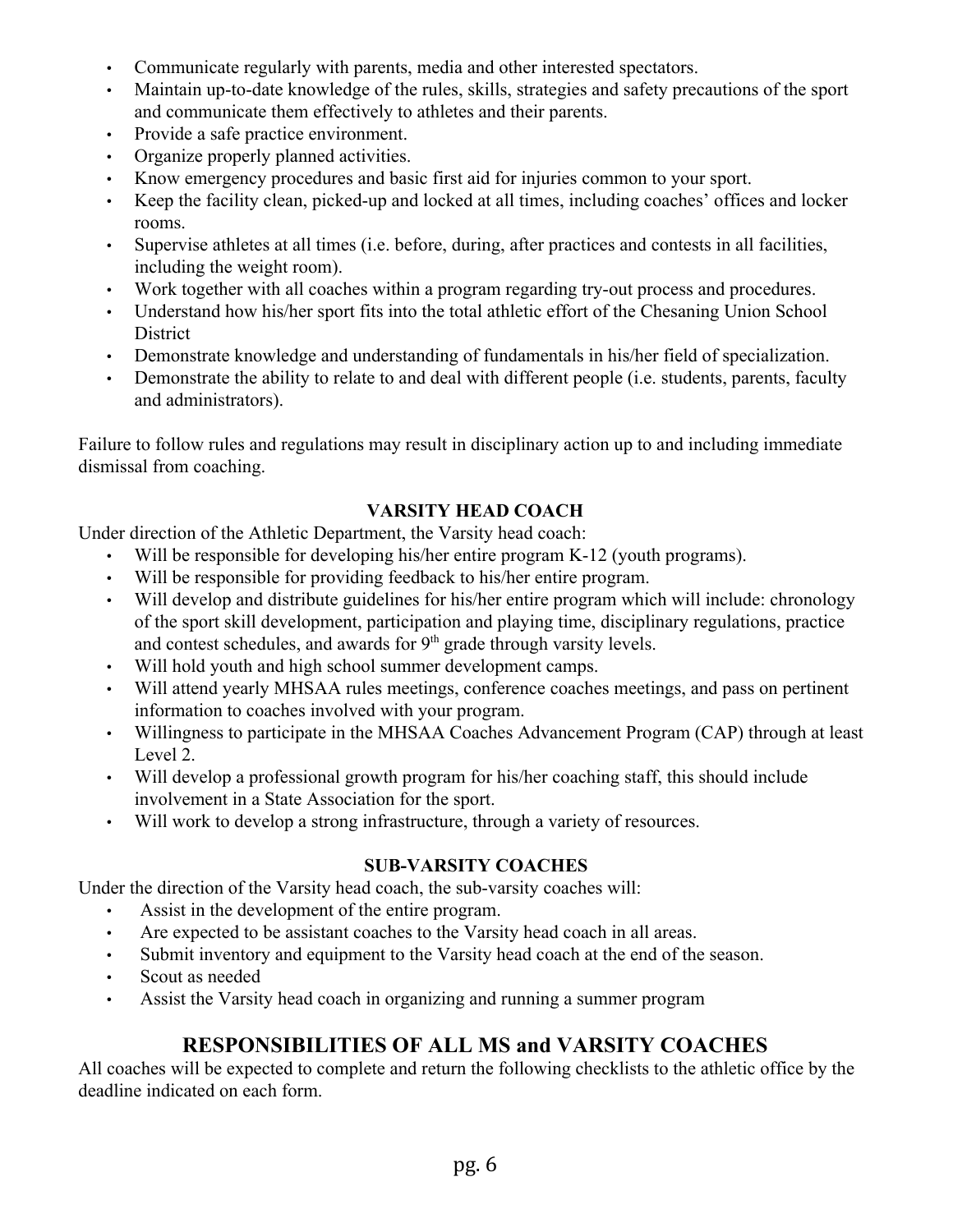#### **PRE-SEASON**

#### **The following must be completed prior to your first practice.**

- Hold a pre-season meeting with potential candidates to discuss the following:
	- Starting dates and times
	- Parent meeting schedule (This will be done as an athletic department at the seasons parent meeting.)
	- Try-out criteria and time periods
	- Last day to begin practice
	- Equipment needed
	- Tryout qualifications
	- · Practice schedule
- Supply the athletic office with a list of students that are trying out. Confirm eligibility status of all athletes with the athletic office.
- Provide the athletic office with a copy of your practice schedule, and your team/program guidelines.
- All HS athletes trying out for your sport must provide a try out card to you at their first practice, if they do not have a try out card that athlete does not practice until they issue you a tryout card. MS athletes will supply you with a completed physical form if they do not already have one on file with the athletic office.
- Exercise involved and active with the Sports Boosters, you are required to attend meetings, and recruit parents to help volunteer in the concession booths throughout the athletic seasons.
- Inventory all of your equipment and provide a copy to the athletic office.
- Provide the athletic office with criteria for determining your team.
- Attend all coaches meetings. Including the preseaon coaches meeting with the Athletic Director.

#### **IN-SEASON**

#### **The following must be completed throughout the remainder of your season.**

- Verify with the athletic office at the end of each day you have a scheduled athletic event to determine if all athletes can participate.
- Stay up-to-date on athlete academic eligibility. Coaches are expected to contact the athletes' parents when an athlete is listed on the weekly eligibility report.
- Report scores and game summaries using your team webpage on the Big Teams site.
- Complete an injury report form and submit it to the athletic office when appropriate.
- Report all disciplinary actions to the athletic office.
- Being involved with the Sports Boosters, this means recruiting parent volunteers to help with concessions for other sports.
- Submit copies of any correspondence with parents or players to the athletic office.
- Submit any student announcements to the athletic office for approval.
- Inform the athletic office of all practices that will occur over a vacation period.
- Attend all coaches meetings.
- Plan a night in which the seniors and their parents will be recognized.
- Be involved with the middle school and youth programs.

#### **OUT OF SEASON/POST-SEASON**

#### **The following must be done at the completion of your season and throughout the off-season.**

• Complete a post-season meeting within 30 days of the last contest with the Athletic Director to review program needs, check in equipment from all levels, discuss staff evaluations and plan your schedule for next year. **Varsity Head Coach**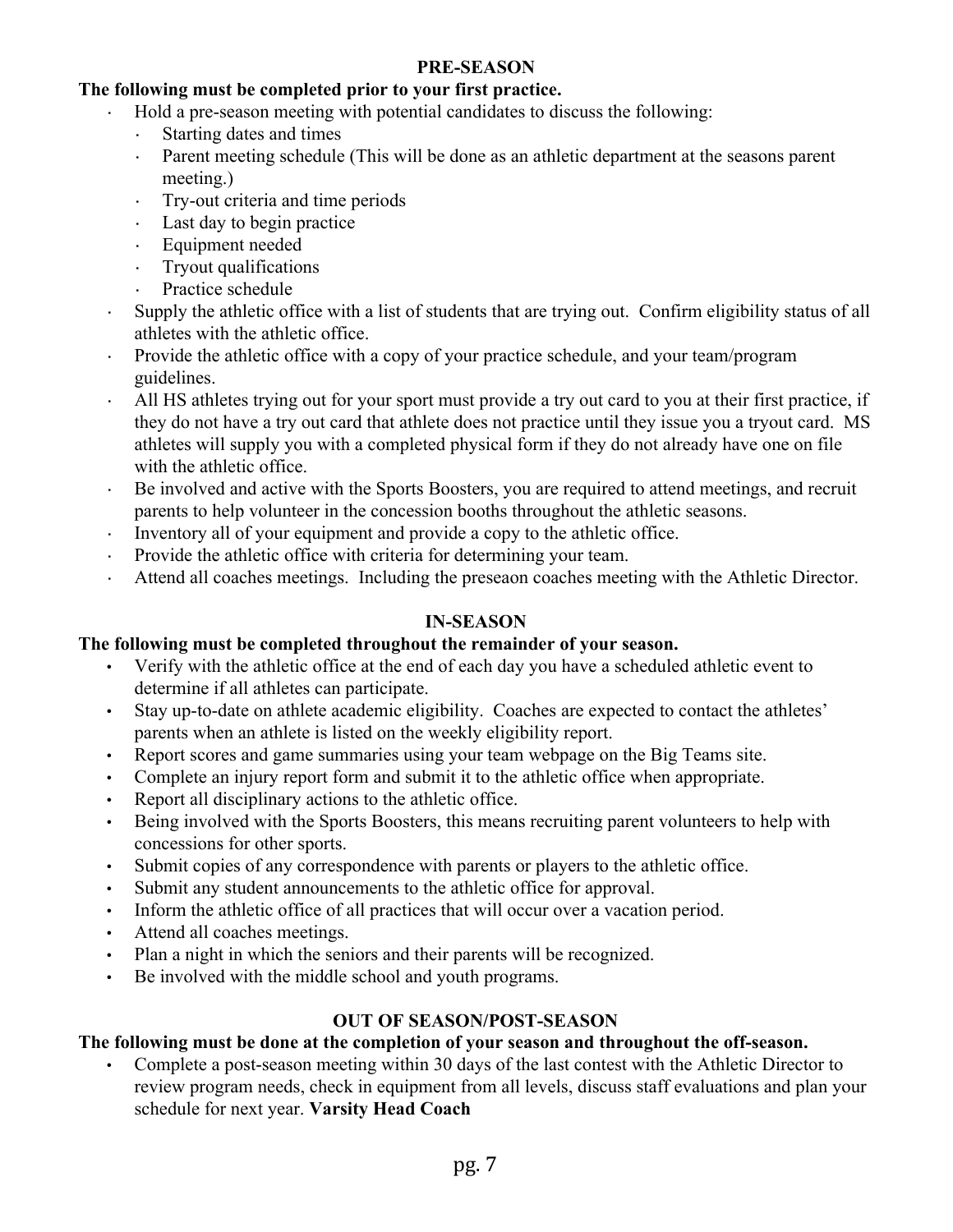- Submit end-of-season report to the athletic office.
- Attend the **Mid Michigan Activities Conference** end of season meeting.
- Schedule off season conditioning programs for athletes and encourage their participation and use of the weight room.
- Set dates, times, and schedules for summer programs.
- Attend state coaches association conferences and clinics for professional development.
- Be involved with the Sports Boosters. This is the time where you should attend meetings to see all that the Boosters do for our athletes.
- Stay current with state coaches associations for your sport.
- **Remain involved with the Chesaning Athletic Program support other coaches/teams**.

#### **PARENT MEETING**

The athletic office will schedule a parent meeting before the season for all team members in the program. The meeting is designed to communicate with parents and team members. Coaches should provide handouts (review any handouts with the Athletic Director). The following topics will be discussed at the general meeting:

- **Extra-curricular conflict policy**
- · Transportation policy
- Attendance policy
- Athletic Code (Specifics, Duration, Signature required by both parent and student)
- Communication process to voice concerns or questions
- **Big Teams Fan Account/Access to the Athletics Website**

The following topics will be discussed when individual teams break out into separate sessions with parents:

- Team rules, behavior expectations and penalties
- How to earn a letter in your sport
- · School equipment policy
- Urge parents to join the athletic boosters
- Coaching philosophy
- · Playing time philosophy
- · Practice and transportation schedules should be available

#### **PRACTICE SESSIONS**

A draft of the season's practice schedule must be submitted to the Athletic Director for discussion before it is distributed to the athletes and their families. Coaches should inform athletes, parents and the athletic office of a change in the schedule as soon as possible. All in-season sports have priority when it comes to facility usage such as the gym, practice field, weight room or classroom. Any additional use of athletic facilities must be scheduled through the athletic office. These facilities must be signed out in advance by the coach.

Practices must be well planned and supervised at all times. At no time will a practice be scheduled **without a coach present**. Athletes must not be in the practice facility setting up equipment or practicing without a coach present. Team practices, formal or informal, required or optional will not be scheduled on Sundays or holidays without **prior** approval from the athletic department.

Coaches are responsible for everything that takes place at practice including: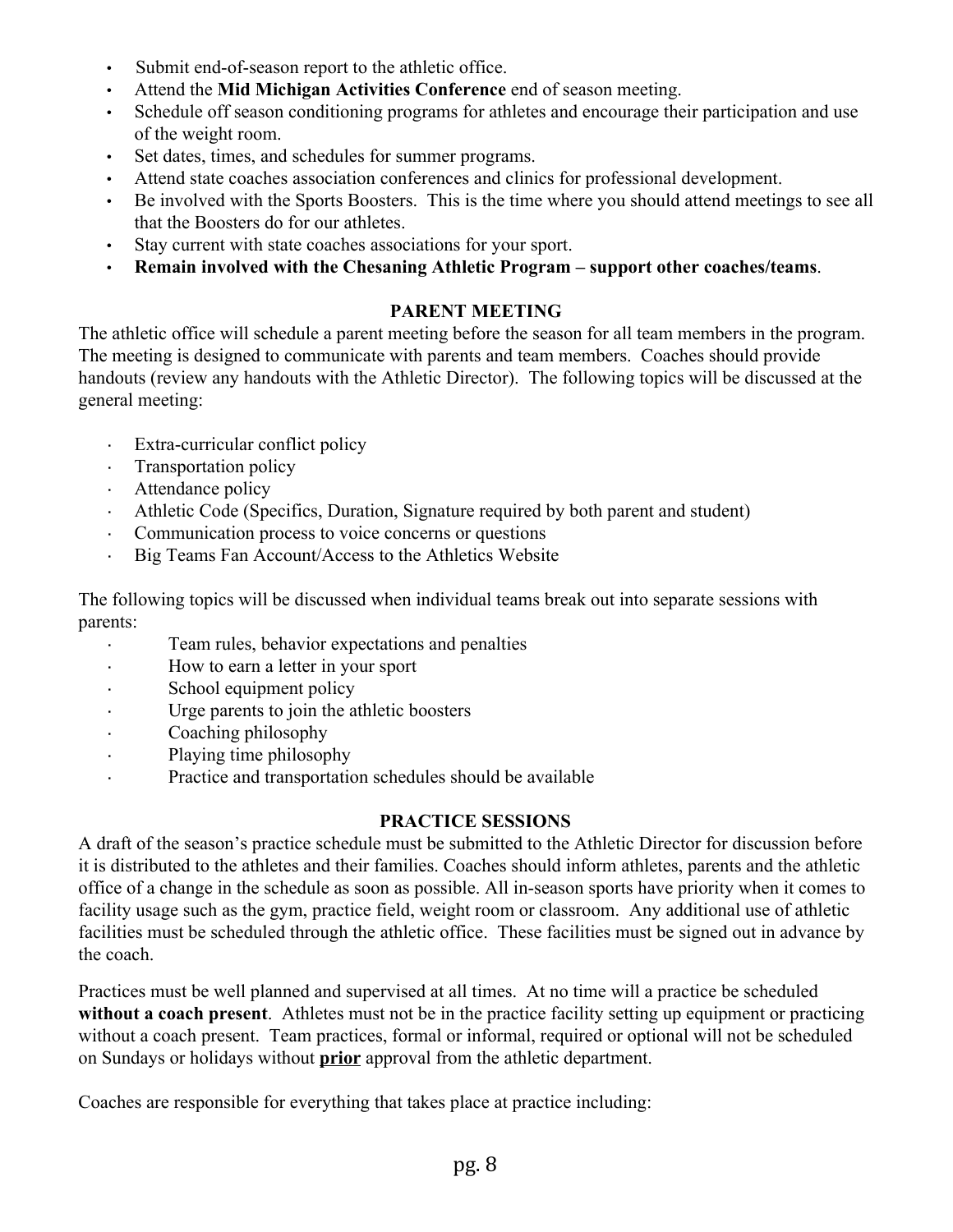- Providing a safe and appropriate environment.
- Proper warm-up and stretching is administered.
- Designing a variety of experiences which build skills and technique for your sport.
- Teamwork and team building.
- Provide an opportunity for all team members to participate.

When a coach is using a facility, the following rules need to be observed:

Never open the area and leave it unattended.

Never allow students who are not on your team to use the facility unless they are accompanied by a coach.

Always lock the doors and turn off the lights before leaving the facility.

Do not allow cleats/spikes to be worn in the school.

Coaches must remain with their teams **before and after** practice or have a responsible adult (volunteer or assistant coach) with their team. The person in charge must remain until **all** of the athletes are out of the facility.

#### **RESTRICTED PRACTICE DAYS**

#### **Weekend and Holiday practice:**

All practices are to be held on school days if at all possible. Saturday and Sunday/holiday practices will be permitted only:

Varsity level teams upon permission of the principal or athletic director. When a varsity contest has been scheduled the following day. When a tournament or play-off contest falls on the following day.

Sunday practices must be approved by the principal or athletic director and may not be considered mandatory. If permission to conduct a Sunday or special holiday practice is granted, the total length of the practice session may not exceed two hours. The entire session of Sundays must be conducted between 2:00 and 8:00pm.

#### **Vacation Policy/Practices:**

The Chesaning staff believes that family vacations are an important part of everyone's life. Any students participating in athletics may go on a family vacation if the following considerations for the coaches are made:

- Notification must be made prior to the season if possible.
- At least two weeks notification should be given if pre-season notification is not possible. A discussion between the athlete's parents and coach regarding possible liabilities for the returning athlete should be held.

"Non-Family" vacations are not encouraged. We are trying to teach commitment to the athletes. Because each situation is different in how it affects the team, it will be left to the coach's discretion concerning dismissal or loss of playing time.

Practices held on vacation days such as over Thanksgiving, Christmas, and spring break shall be scheduled earlier in the day, taking into consideration the family commitments of the majority of the team members. All practices should be concluded by 6:00pm. Coaches should have practice schedules printed and given to athletes prior to vacation as well as the individual team rules concerning practices missed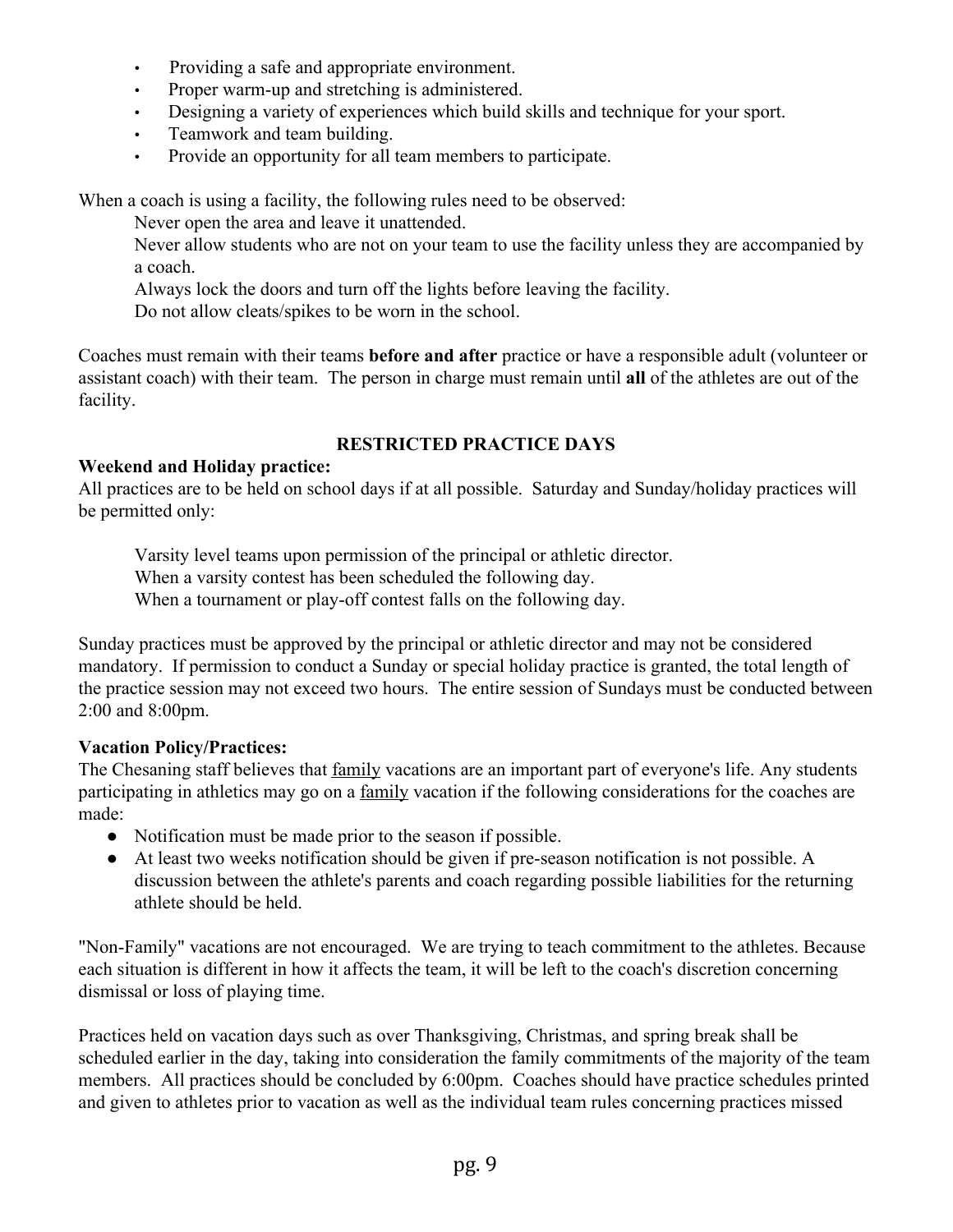during a vacation and the consequences of missing practices. These team rules must be approved by the athletic director prior to the vacation practices.

#### **Early dismissal from school or emergency closing:**

In the event of a scheduled early dismissal of school, practices may be held at the time scheduled, only provided that the coach is available. Normally, staff members are required to attend meetings or fill professional development requirements.

Emergency weather conditions may result in early dismissal or school closing. No practices are allowed on early dismissal days without approval of the Athletic Director. In the event that school is closed, practice will not be allowed unless it is approved by the Athletic Director. The same is in effect for athletic contests.

#### **LOCKER ROOM USAGE**

Each coach is responsible for supervision of their athletes when they are in the locker room. The locker room should be kept clean following your exit from the facilities as well as the lights being turned off.

Locker Room Rules

- Keys should not be given to athletes to open the facilities.
- **● All athletes will dress in the locker room.**
- Stress that all lockers must be **locked** and that the school is not responsible for lost or stolen items.
- **● Cell phones may NOT be used in the locker rooms.**
- The locker room should be empty when you leave and the doors are to be locked.
- The locker room should be locked at all times during practice time.
- The locker room should be kept orderly at all times. Leave it cleaner than you found it!

#### **EQUIPMENT CARE**

Each coach is responsible for the safe use and care of their own equipment. Make sure that all athletes learn a sense of caring for the equipment. Discourage misuse of equipment.

- All equipment needs to be inventoried prior to the beginning of the season. This will help you to determine what equipment was not returned.
- All equipment should be properly stored in the appropriate areas.
- Equipment should be kept in proper working order so that it is safe.
- No uniforms or school issued equipment should be worn except for athletic contests or with administrative approval. This is to help reduce the wear and tear on uniforms and make them last longer.

#### **GAMES**

Each coach should set an example of proper behavior and reaction. They are responsible for the behavior of their athletes, other coaches, and any people who are connected to the team. Care should be made to explain and model good sportsmanship to each person involved in the program.

Do not "ride" an official for a bad call. If you need to discuss a call do so in a calm, controlled, professional manner. Your reactions to officials and situations will be observed and modeled by your team, the fans and the public in general.

Maintain a professional demeanor whenever you are in a position of being observed by others.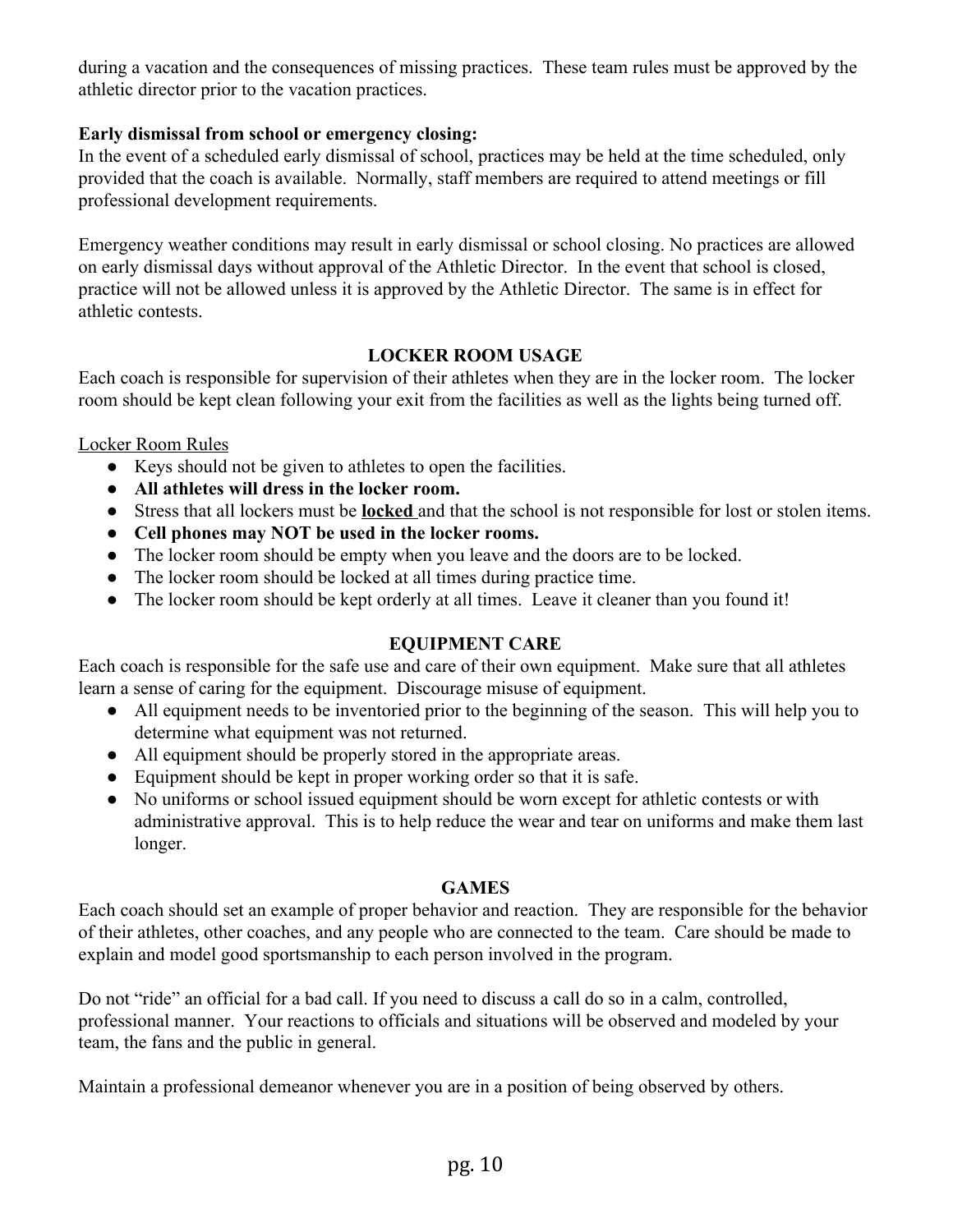#### **MANDATORY MEETINGS**

A Varsity head coach **must** attend the Mid Michigan Activities Conference Post Season meeting and the MHSAA Rules meetings. All assistant coaches must also view the MHSAA Rules Meeting.

All Coaches are required to attend the Chesaning Athletic Department Coaches Meetings. If you are a staff member of the Chesaning Union School District, all practices are to be scheduled around staff and departmental meetings. When, on occasion, this is not possible, please make arrangements with your building principal well in advance for approval to miss a building staff meeting and to arrange for a meeting to go over the meeting material.

#### **TRANSPORTATION**

On regular school days, all team members must travel and return from away contests with the team, except with **prior** approval of the coach and athletic office (Appendix #5). A travel release form must be completed prior to the date of the contest. If a request to ride home with the parent is granted, the coach must meet with the parent before allowing the parent's child to leave. Athletes may not ride with anyone other than their parent or guardian.

#### **COMMUNICATION**

Communication is always important within any system. It is important the athletic department is informed before problems arise. It is important communications be done in writing when at all possible. The following communications need to be shared with the athletic office: student announcements, handouts, fundraisers, etc. prior to general distribution.

#### **WEIGHT ROOM RULES OF CONDUCT/SAFETY**

- Weight work-outs must be conducted with a coach or supervisor present.
- Athletes are not to be in the weight room unsupervised.
- Shirts/shoes must be worn at all times. Hats are not allowed.
- Athletes must be on an approved program.
- Athletes should follow their workout. We want this to be a fun and productive time, however this is not a place of social gathering. Other people also need to use the facility.
- Loitering is not allowed in the weight room area.
- Music should be played at a moderate volume if allowed.
- Use weight belts for safety especially with lifts involving the lower back.
- All weights must be put back on weight racks after workout! Turn out the lights! **Lock the door!**

## **DEALING WITH A TEAM**

#### **TRY-OUTS**

Students who join a team after the first official practice (date set by coach, which cannot be earlier than the MHSAA beginning date) must practice with the team for at least two (2) weeks before being allowed to participate in an athletic contest. Students who participate in a fall or winter sport with an extended season (districts, regionals, etc.) will be able to participate in winter or spring seasons as soon as the previous season ends. This conflict must be communicated to the coach of the new sport prior to the beginning of the season.

Coaches are encouraged to finalize their rosters and submit them to the athletic office within two (2) weeks of the official start date. Students who wish to participate or try-out in these sports after the first official practice date must make arrangements with the coach and athletic director.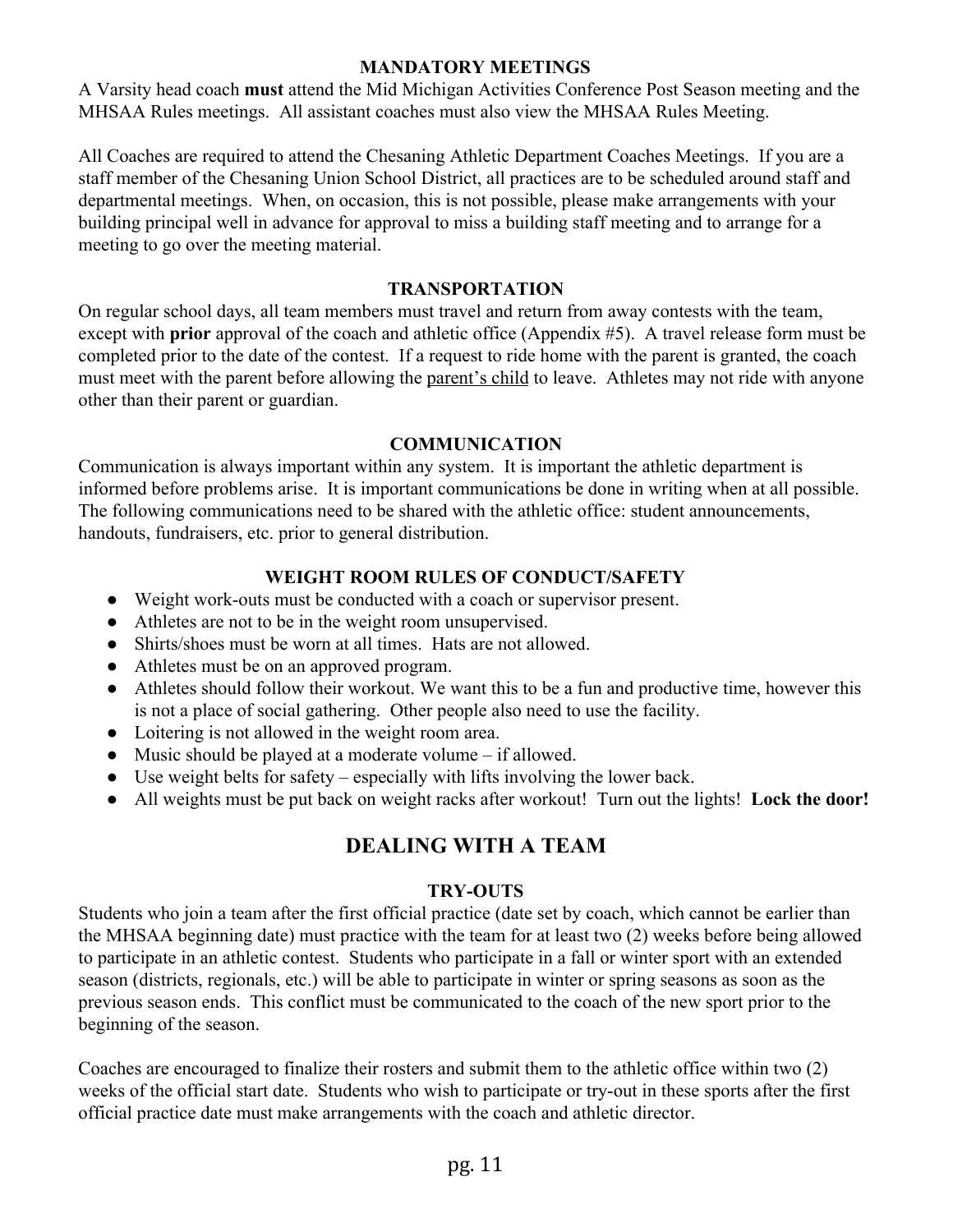Coaches who have to limit the number of athletes who can participate in their program must provide a well-planned, written record, structured and unbiased try-out schedule which allows each athlete the opportunity to do their best. Athletes, parents and the athletic office should be informed of the skills and the process of evaluation going into the try-out. Athletes must be given a minimum try-out of at least 2 days. Participation in out-of-season conditioning programs and summer camps should not be utilized in determining whether a person makes the team. The goal is to encourage multi-sport athletes.

#### **CUTTING PLAYERS**

A timeline must be established and followed for the try-out period. The coach has the responsibility to explain to the athlete, if asked, why they were not selected as well as ways to improve. THE CONCERN FOR THE ATHLETE'S FEELINGS IS VERY IMPORTANT IN THIS PROCESS. DO NOT PUBLICLY IDENTIFY THOSE WHO DID NOT MAKE THE TEAM.

#### **CHANGING SPORTS**

Prior to cuts, any athlete has the right to try-out for any team but must be aware that they will not be given special extension to the cut dates.

Teams that do not cut may be willing to accept athletes who have tried out for another team but were cut. This will allow students some flexibility in choosing sports.

Athletes will not be able to change to a sport that has made their cut. (The exception to this would be new students to the building.)

#### **TEAM ADVANCEMENT**

The intent of advancing an athlete to a level beyond that at which he/she would normally play  $(9<sup>th</sup>$  grade athletes on the freshmen level,  $10<sup>th</sup>$  grade athletes on the junior varsity level and  $11<sup>th</sup>$  and  $12<sup>th</sup>$  grade athletes on the varsity level) is to provide an exceptionally talented athlete an opportunity to enhance his/her experience and skill development, as well as contribute to the team by participating at a higher level.

The following Team Advancement Guidelines must be adhered to in Grade 9 through 12:

- The Varsity head coach is responsible for making the initial recommendation regarding who should be considered for team advancement in the program.
- The proposed team advancement must be discussed with the Athletic Director, the Varsity head coach and the parent(s) prior to any discussion of the opportunity with the athlete. Academic progress, emotional maturity, and peer relationships as well as athletic ability, should be considered as part of these discussions.
- Serious consideration should be given to the effect the advancement will have on the team the athlete may move to and the team the athlete may leave. Providing an enhanced experience for the exceptional athlete should be weighed carefully against the contributions and commitment to the program demonstrated by players at the higher levels.
- The team advancement decision must be assessed regularly by the coach, the Athletic Department, the athlete and the parent(s), and the placement decision may be reversed, if necessary.
- If an athlete is advanced for a second time during the same season, permanent placement at the higher level will continue until the end of the season.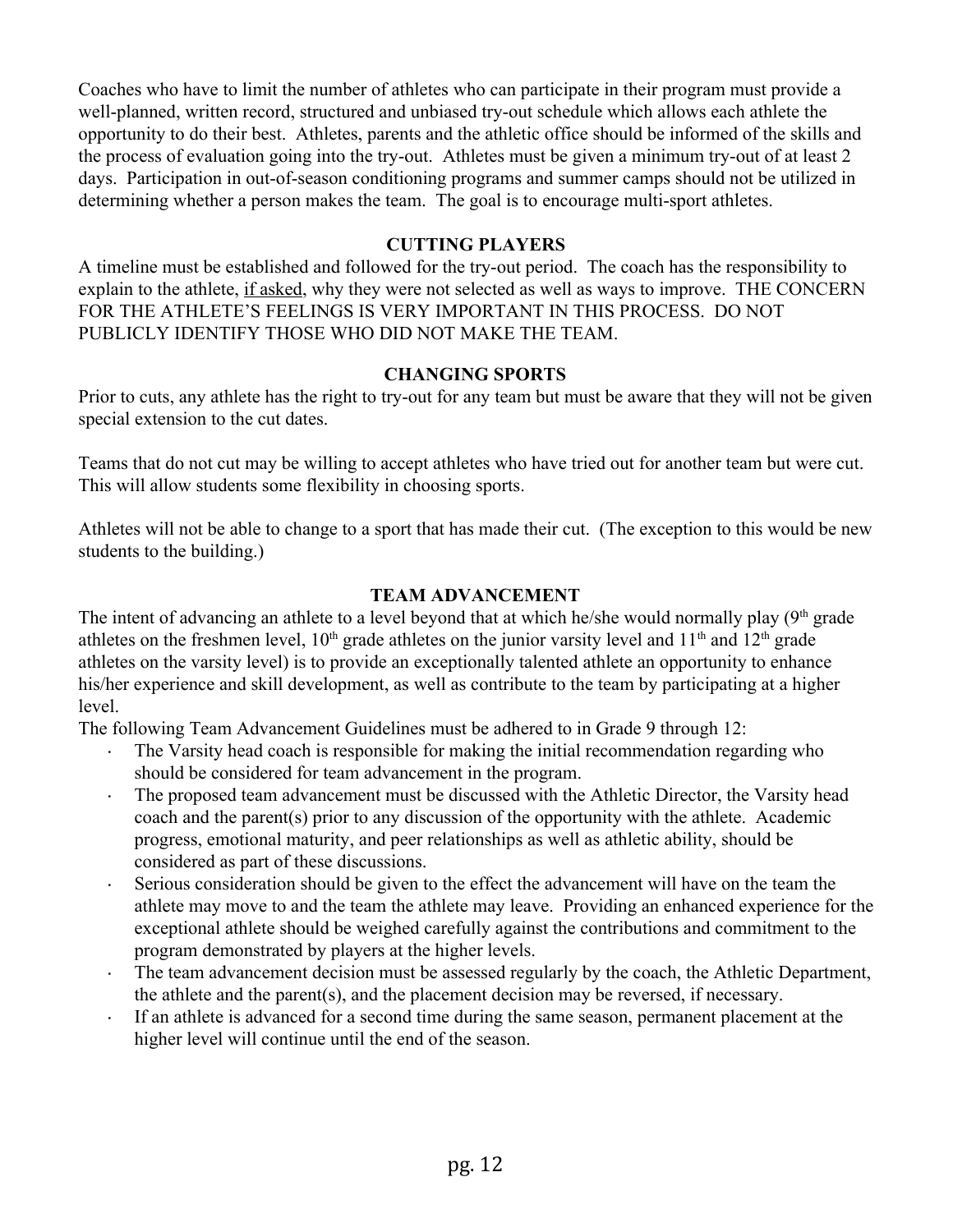#### **LEAVING A TEAM**

An athlete desiring to drop from a team within the first two weeks of practice shall notify the coach immediately to obtain a release without penalty. The coach is required to notify the athletic office of said release within three working days.

An athlete desiring to drop from the team after the first two weeks of practice or after team selection has been made may be subject to a penalty during the next season in which the athlete participates. A meeting between the athlete, the coach and the Athletic Director will be held to decide the validity of a release or penalty.

#### **PROBLEMS**

Remember to correct or discipline only observable behavior. When dealing with a problem refer to observed actions or behaviors that are inappropriate.

Try to handle individual problems in private. Do not hold personal discussions in the presence of others.

Do not betray the confidence of others by discussing those matters with other team members, parents, coaches, etc. who are not involved. Maintain confidentiality.

#### **PARENTS**

Establish and maintain communication with the parents of your athletes. Establish and explain to them the appropriate times and places that they can contact you. Be open to their input and concerns.

If you have a problem with a parent, always refer to observable actions and behaviors in trying to correct an inappropriate situation.

Try to work the problems out between you, the parents, and the athlete when appropriate.

If the problem is not resolved, report it to the athletic director as soon as possible.

#### **MEDIA**

Each Varsity head coach is responsible to utilize the Big Teams website to send game results to the following media outlets: (MHSAA, M-Live.com, Tri-County Citizen, Argus Press and Saginaw News).

Sub-varsity coaches are responsible for submitting results to the Tri-County Citizen using the Big Teams Website.

It is important if talking to the media to keep your comments positive when discussing individual athletes and team goals. Specific negative comments should not be shared with the media at any time.

Working with the media can greatly enhance our school image and that of your team and sport. Do your best to help the reporter understand your sport and your team. Many times the reporters assigned to high school athletics are beginners. Help them establish positive information that can make their reports interesting.

Note:

The ethics in media dictates that if you use the statement "off the record . . .", the reporter cannot use that as a quote. Explain yourself to the reporter and help them write an interesting and positive report.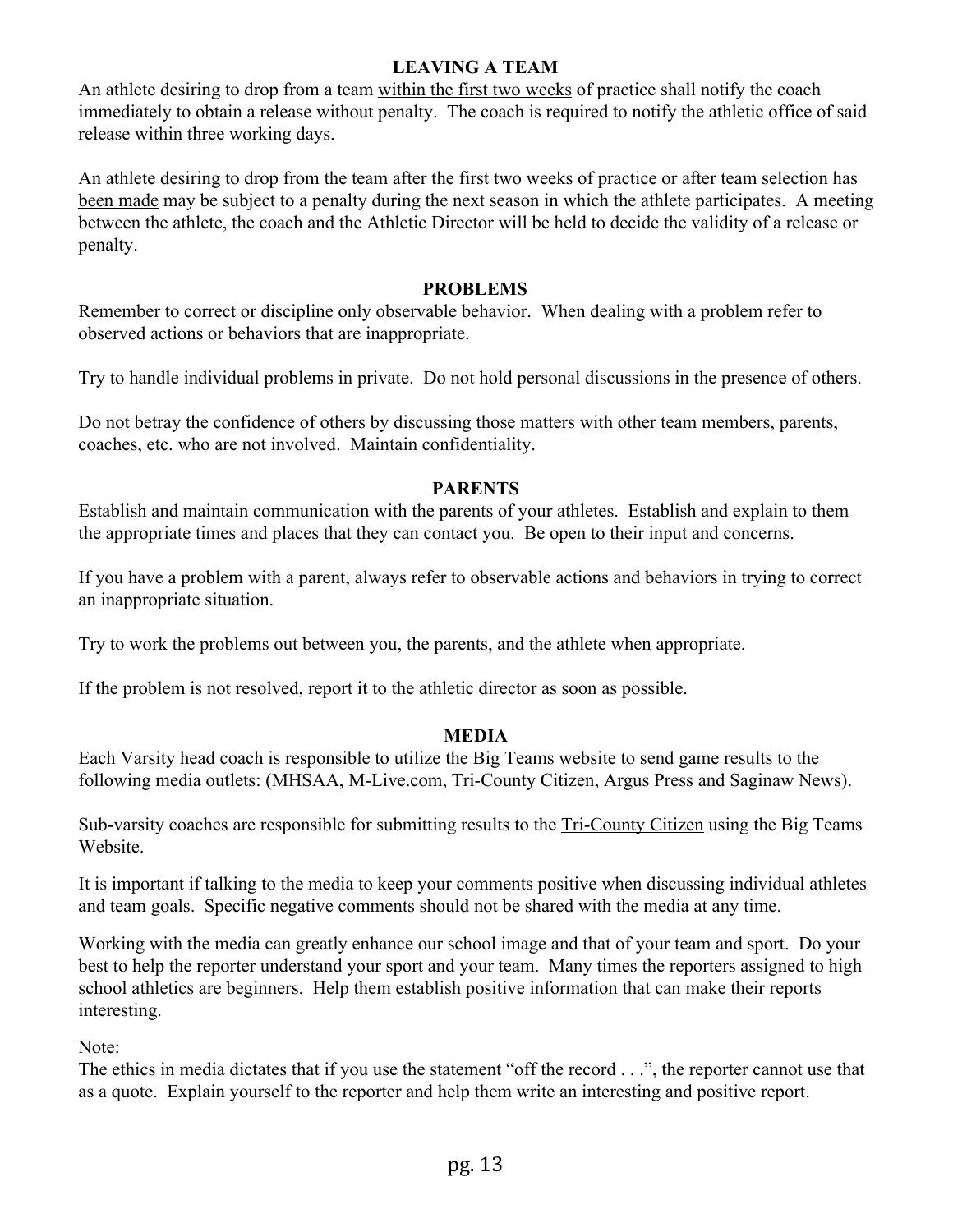Remember if you refuse to talk to a reporter they can write their own impression of your team and the contest which may not be as you or the school would like.

#### **INTERNET/SOCIAL MEDIA**

Coaches and players should refrain from posting on the internet or social media any information that is not directly related to team schedule or items as would be in a newsletter. Utilization of social media can be used to communicate with coaches, players, parents and community members. Remember to always use it in a positive manner.

#### **TRAINERS/DOCTORS/MEDICAL REPORTS**

It is the head coach's responsibility to confirm that all athletes receive proper medical care if injured. All coaches should be aware if the athlete is seeing a doctor for sports related injuries. **Coaches should not prescribe or administer any care beyond first aid.**

Specific Information

- Medical exams are required for each athlete prior to them trying out for all teams. This form is covered in the pre-season information.
- If an athlete visits a doctor, a written evaluation should be returned to the coach. This report should include the nature of the injury, the limitations for the athlete and the **PLAN FOR THE IMPROVEMENT**. If the student returns without the report, he/she should not be allowed to participate.
- All head coaches should be informed by the doctor of any physical ailment the athlete has that may cause problems, such as asthma or other chronic ailments.
- No athlete who visits a doctor will be allowed to participate unless they are released in writing from the doctor.
- Under **no circumstances** may a coach dispense prescription or over the counter **medications** of any kind to an athlete; this includes **aspirin**.

#### **OFFICIALS**

Be aware that the officials at your contests are professionals who are trying to maintain fairness in the contest. Coaches must familiarize themselves with the policy of the Chesaning Union School District and the MHSAA in dealing with an official. Maintain a professional demeanor whenever you are in the position of being observed by others.

#### **SCRIMMAGES AND 4 PERSON PRACTICE RULE**

- Scrimmages are defined as practice sessions involving a Chesaning team with at least one other school, organization, or group (including alumni games).
- Coaches are responsible to schedule all scrimmages with the assistance of the athletic director.
- Coaches must notify the athletic director of all scrimmages, home and away.
- Scrimmages must follow school, league, and MHSAA rules.
- During the school year and outside of a specific sport's defined season, only 3 players may work with a coach or coaches of that sport at any one time without limitations of equipment used and instruction given (4 students if the coaching does not involve practice or competition with students or others not enrolled in that school district).
- During the school year and outside of a specific sport's defined season, any number of athletes may participate in "conditioning" activities that are restricted. No sport specific coaching may occur nor can any equipment such as balls, nets, starting blocks, pads, dummies, bases, etc. be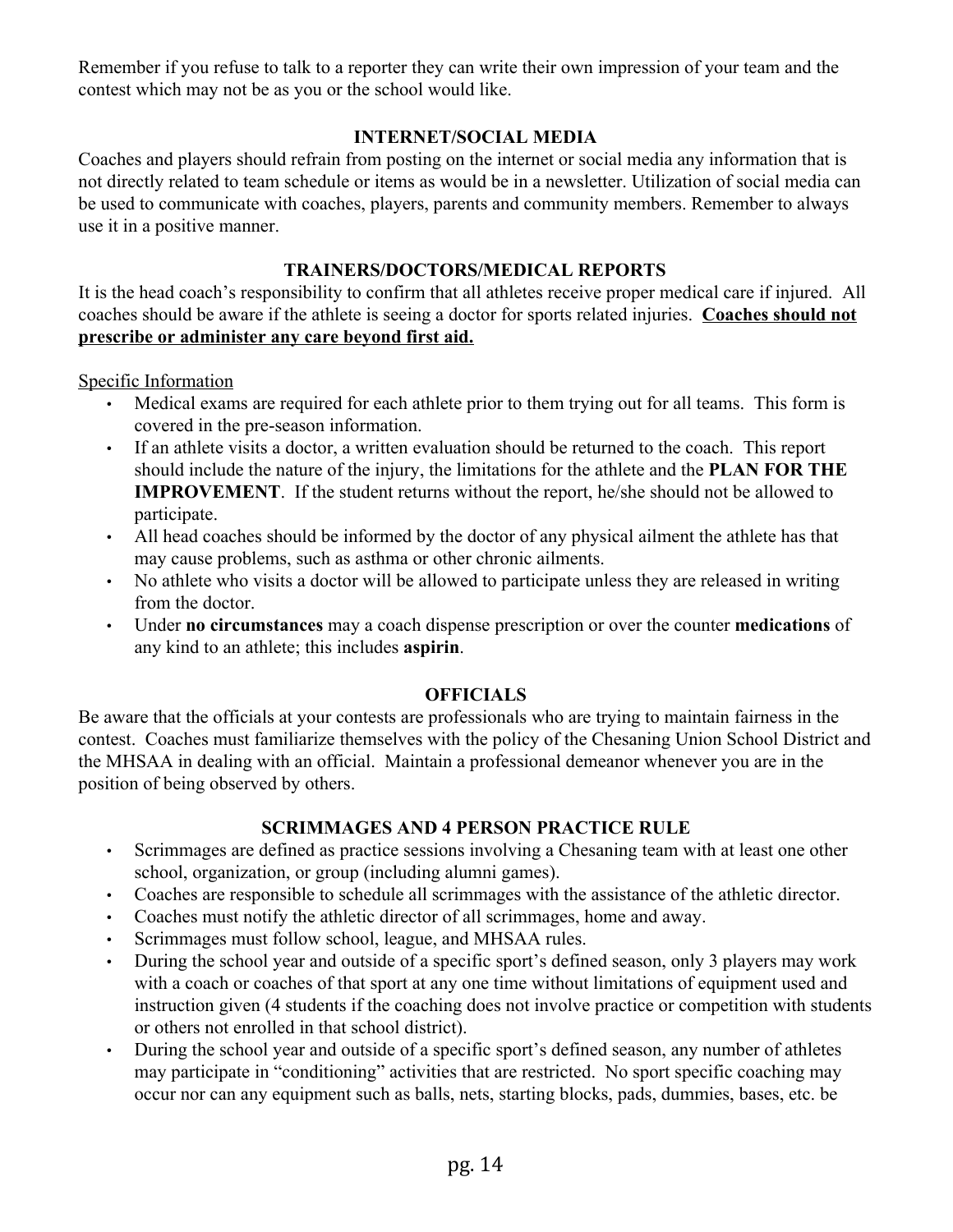used. Generic equipment such as cones, weights, jump ropes, and other fitness apparatuses are permitted.

It is a MHSAA violation of the 3 (4)-person practice rule for a boy to practice with the girls team of his school and for a girl to practice with the boys team of her school in those sports where there are both boy and girl teams, exceptions are in cross country and track and field. If a boy or girl participates in a practice of the other gender, the practice must be called a scrimmage, which would count as one of the allowed scrimmages for the year.

#### **OUT OF SEASON LIMITATIONS**

A coach may coach a maximum of 4 (four) students in their sport at any one time from the same school in grades 7 through 12, from Monday the week of Aug. 8 through the Sunday after Memorial Day is observed. During the summer, informal football activities can be with a coach and a maximum of seven players.

Out of season activities may never include the following:

- The use of school transportation.
- The use of school issued warm-ups or uniforms.
- Payment with school district funds of entry fees for teams or individuals to camps or competition unless those funds were generated through school approved activities of booster clubs, school teams, student groups, and community, civic or service groups and are not provided to athletes on the basis of athletic ability or potential.
- Coaches may not require practices outside of the defined MHSAA season for the sport.
- "Open gyms" are allowed if they are open to all students and offer a variety of activities and are not organized programs of instruction.
- Conditioning programs are permitted if they do not involve equipment which is specific to interscholastic sports.

#### **OPEN GYMS**

School-sponsored "open-gyms" or "after school" activities are permitted in the school district's facilities out of season if they are voluntary and not part of the team selection process and adhere to these principles:

- Open to all students.
- Student conducted-students choose from offered activities. Any coach of a sport under MHSAA jurisdiction who is present shall not coach, instruct, critique, direct, evaluate or participate in a sport he/she coaches.
- Exercise 1. Recreational emphasis-not an organized program of instruction and/or competition. There must not be any organized drills, practice structure and no instruction regarding offensive or defensive schemes by any person, including team captains and parents.

#### **POSTPONEMENTS/CANCELLATIONS**

Postponements and cancellations are the responsibility of the athletic office. If a coach is postponing practice, they are to immediately notify the athletic office and have an announcement made in school to inform the students. *Coaches should check with the athletic office on poor weather days for decisions on cancellations. The decision to cancel is the responsibility of the host school. Decisions are usually not made before 1:00 p.m.* When school is closed due to weather, the decision about whether practices or games will be held will be made by 1:00 p.m.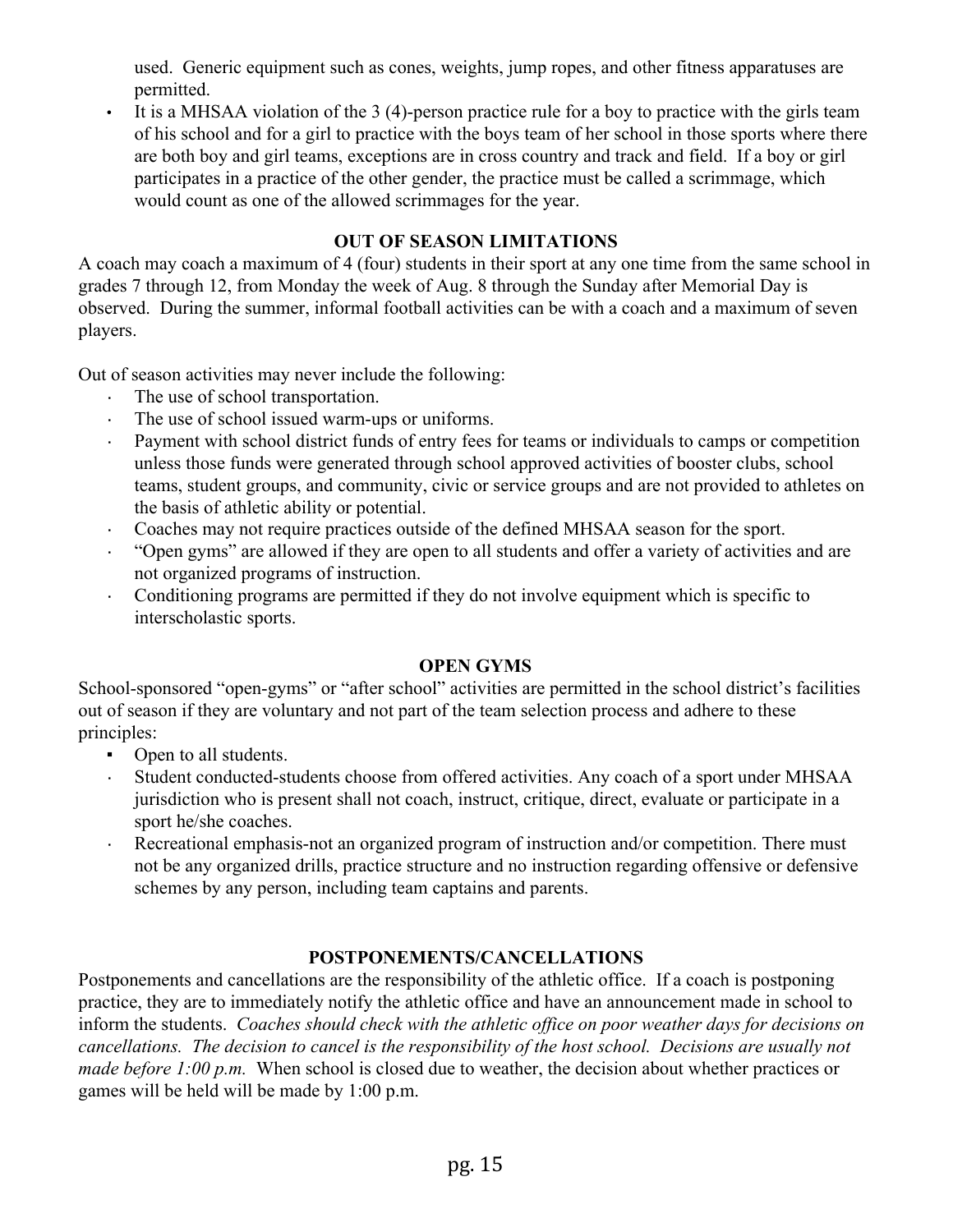#### **WEATHER WATCH AND WARNING PROCEDURES**

- After-school activities will be canceled whenever tornado "warnings" are in effect. If an "all clear" is announced two hours prior to the starting time of the activity, it will meet as scheduled.
- Safety areas for students and employees have been designated in all buildings.
- Employees will remain on duty until regular leaving time or until the end of the emergency, whichever is later.
- If facilities are currently being used by a non-school or school related organization, they will follow appropriate safety procedures including proceeding to the designated safety area until an all clear signal has been issued.

#### **COMPLAINT PROCEDURE AND GUIDELINES PARENTS AND ATHLETES**

Unfortunately, complaints do occur in the coaching profession. Most are mere misunderstandings. They are usually resolved with communication between the two individuals involved. However, there are times when the complaint cannot be resolved at this level. Then, the complaining party should begin Step #2 in the process. Keep in mind when going through the process, whether the complaint is small or large, the mediation process is very important and will be handled in a manner which treats the individual with fairness and concern. No coach shall treat an athlete differently as a result of a parent's complaint, opinion, or action.

When a complaint is brought to any level of the administration, it shall be processed in the following manner:

- Step 1 The individual with the complaint shall be directed to discuss their concern with whomever they have a complaint.
- Step 2 If the complaint is not satisfactorily resolved, the complaint shall be investigated by the athletic director.
- Step 3 If the complaint is not satisfactorily resolved, at Athletic Director's level, the complaint shall be investigated by the building principal or their designee.
- Step 4 If the complaint is not satisfactorily resolved at this level, the superintendent of schools or designee may hear the complaint and take whatever action is determined to be prudent.

#### **COACHES AND STAFF**

When a coach or staff member wishes to express a complaint about the Athletic Administration the same procedure should be followed as above beginning with Step 1. The same progression should be followed if the complaint is not satisfactorily resolved.

#### **FUNDRAISING**

Fundraising can put a huge stress on the parents of the athlete as well as the community. Coaches are reminded that there are a large number of teams and programs that wish to fundraise using the same customer base. As a result the following guidelines are to be followed:

- Each program/team is allowed to conduct two (2) fundraisers per school year.
- All fundraisers must be approved by the Athletic Director.
- Coaches need to fill out the fundraiser request form and turn it into the Athletic Office for approval before the fundraiser can begin. All fundraisers for the upcoming year should be planned and turned in prior to the end of the previous school year.
- All funds that are generated are to be saved in an internal account through the Athletic Office.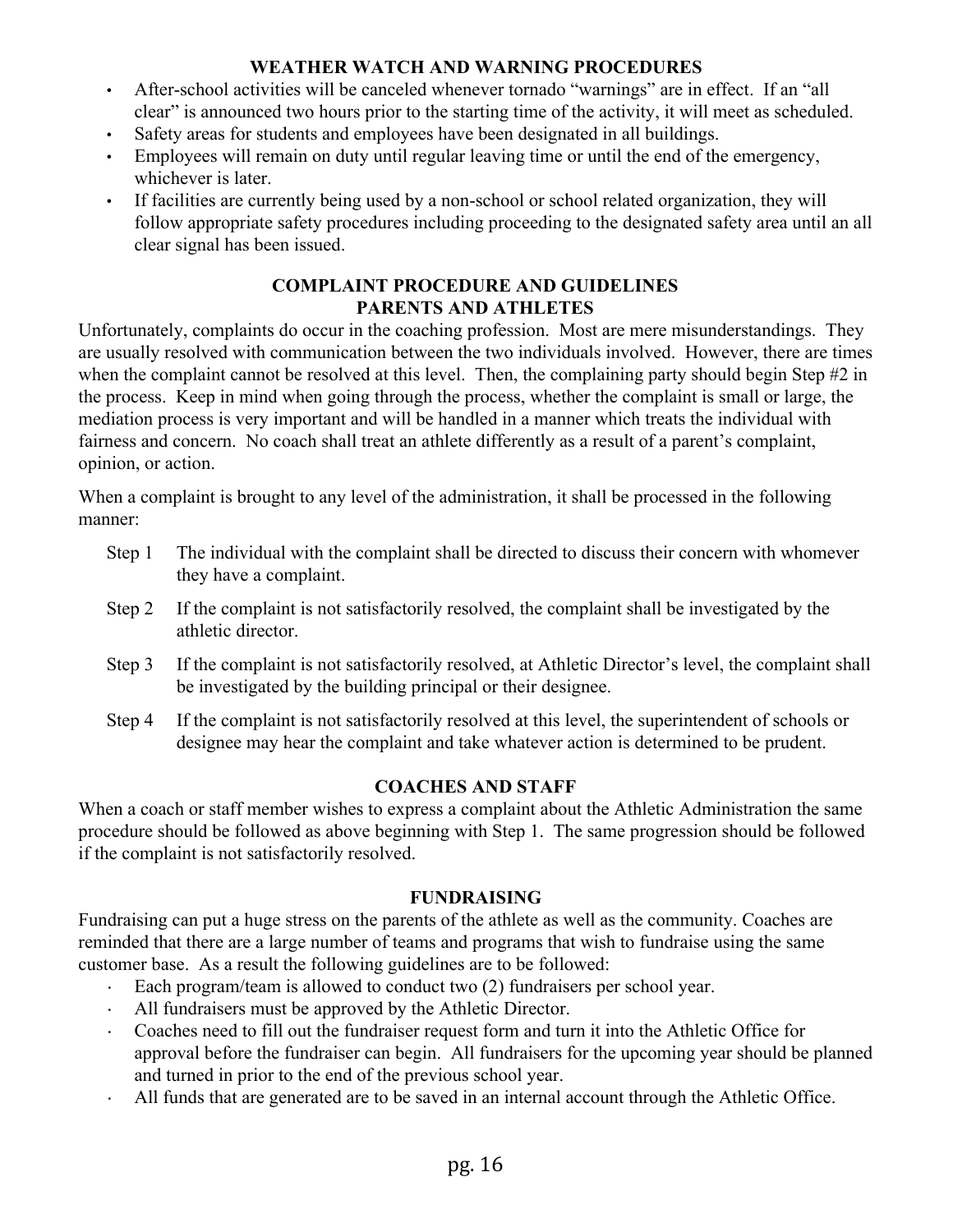In All expenditures from the internal account will be monitored and approved by the Athletic Director.

#### **CHESANING SPORTS BOOSTERS**

All varsity head coaches are to attend at least **three** Chesaning Sports Boosters meetings or events per calendar year. All coaches are encouraged to attend and understand the role and objectives of the Sports Boosters. Meetings are held on the third Wednesday of each month at 7:00 p.m. in Room 401 at the high school.

#### **CHESANING HIGH SCHOOL AWARD REQUIREMENTS**

Varsity awards are given to those athletes who meet the requirements designated by each sport. (Requirements to earn a varsity letter are determined by the Varsity head coach of each sport, are communicated to all athletes in writing, and must be on file in the athletic office.) A list of award winners must be given to athletic office before the athletic banquet so that awards can be ordered.

- The freshman, junior varsity, and varsity athletic award certificate shall be white, orange and black in color.
- An athlete shall not receive more than one varsity chenille letter award during his/her school career. Certificates shall be presented to each athlete should he/she earn more than one award.
- The school reserves the right to recall, for just cause, any athletic award granted. It also reserves the right to request that students remove improperly worn letter awards.
- The varsity athletic team award shall be a full block "C" six inches high and orange and black in color. Inserts will be provided for multiple letter winners.
- Conference champions may receive an award.
- Coaches may give team awards along with all conference, all state, and special recognition awards.

#### **AWARDS BANQUET POLICY**

At the end of each season, each program/team is required to arrange and execute a gathering to celebrate the season and the athletes. Varsity coaches are required to have an Awards Banquet in which parents are invited. Sub-varsity teams may arrange a gathering such as a "pizza party" to hand out awards. However, it is encouraged that high school teams have a program banquet whenever possible.

Responsibilities:

- The head coach of each sport shall be responsible for coordinating the awards format for his/her program at the end of each season.
- The coach may choose to work with a support group, booster club, or a parents' group in planning the awards ceremony.
- The dates of all awards presentations must be cleared with the Athletic Office first. Please make every effort to schedule a date early to avoid conflict.
- It is recommended that each program plans their banquet two weeks prior to the conclusion of the season.
- Athletic department funds will not be expended for awards banquets other than authorized school awards.

Formats:

- Catered banquet at school site.
- Dinner banquet at a local restaurant.
- · Potluck dessert banquet.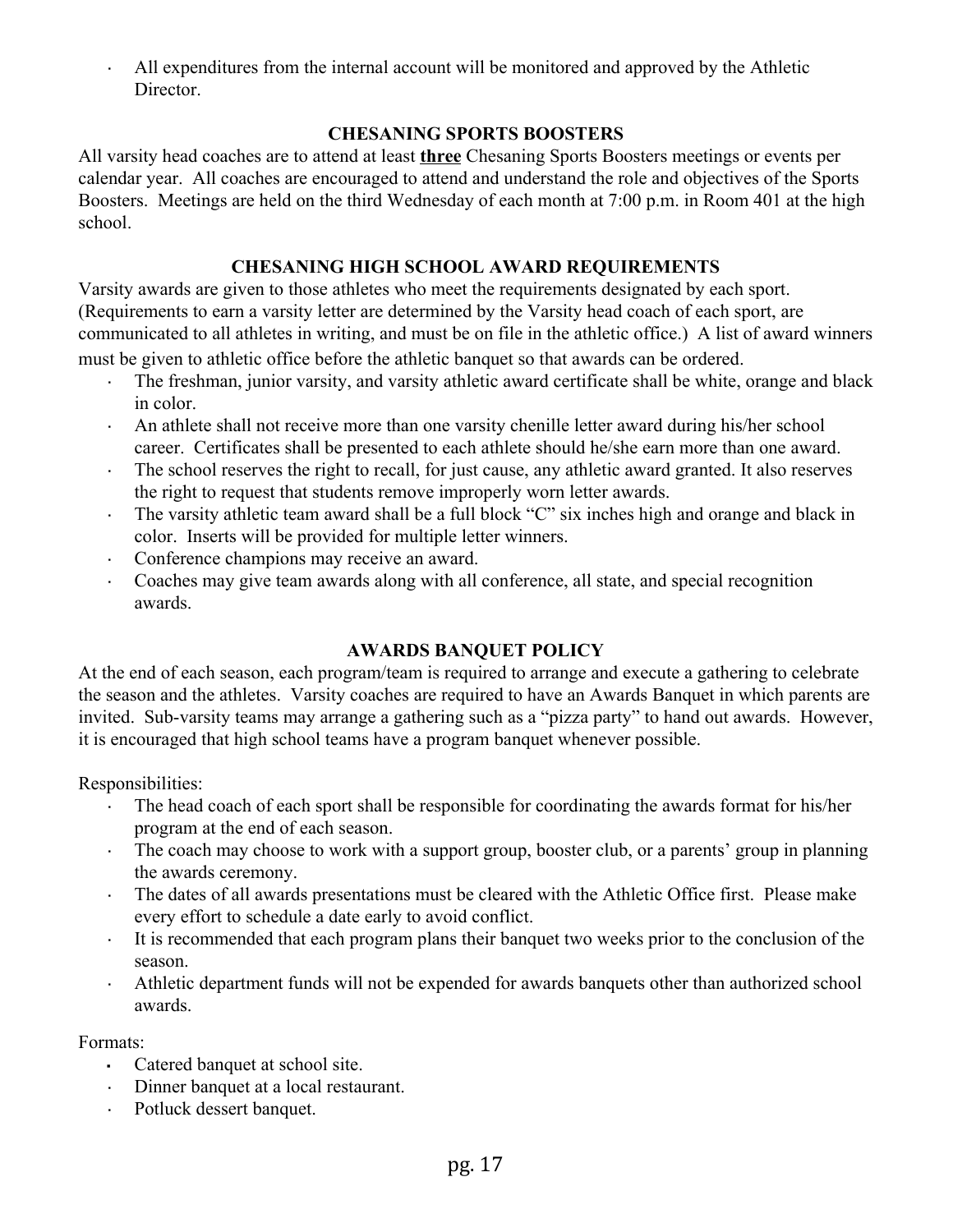- In the held in private homes. (This may be approved with prior approval of the administration)
- No alcoholic beverages are to be served.
- Coaches and parents may determine to meet for awards presentation only.

#### **ALL-STATE AWARDS**

All state selections are completed by coaches in some sports. It is important to join respective associations that will ensure Chesaning athletes gain individual state recognition. It is the responsibility of each Varsity head coach to join associations and encourage assistants to join and attend all-district selection meetings.

#### **STATE TOURNAMENT AND TRIPS**

Competing in a state meet should be considered the highlight of an athlete's career. Everything should be done to provide the athlete with an environment most conducive for an outstanding performance. It is the coach's responsibility to complete and turn in on time all necessary entry forms and paperwork before the scheduled trip. All expenses must be approved by the Athletic Director and missed school time must be approved by the principal in advance of the trip.

- Trip **must** be discussed with the Athletic Director as soon as it becomes apparent that an overnight stay will be necessary.
- A budget will be established containing hotel and food cost.
- Each coach is responsible for securing hotel rooms and submitting a check request.
- Transportation is to be set-up with the Athletic Office.
- Itinerary and list of student-athletes going must be written and turned into the Athletic Office as soon as possible.
- **The district approved overnight trip packet must be completed, signed by the coach and athletic director, and approved by the school board prior to any trip that requires an overnight stay.**

#### **INJURIES/ACCIDENTS**

- Coaches should show sound judgment in treatment of injuries and should become professionally competent enough to show such judgment. Coaches should continually update their personal knowledge in the areas of first aid and athletic training. This can be done through workshops, the American Red Cross, and working with the school's athletic trainer.
- **A coach will not diagnose or treat beyond normal first aid.**
- In the event of injury, coaches may initiate contact with the athletic trainer and the athlete's parents.
- Stay with the athlete until the athletic trainer and/or parent takes over.
- The participant's doctor, the team doctor, or athletic trainer will determine when an athlete may resume practice, at what intensity, and when he/she may return to competition.
- Fill out all necessary forms to report injuries/accidents within 24 hours and submit immediately to the athletic office. **Always put it in writing!**
- Coaches should follow up on injuries with parents immediately and notify the athletic office of serious injuries. Make every effort to visit athletes in the hospital or call at home to show your concern for them and their parents.
- All head coaches must warn each athlete of the possibility of injury while participating in a particular sport.
- If the injury occurs outside of school and an outside doctor is consulted, no athlete will be allowed to participate until they are released in writing from that doctor.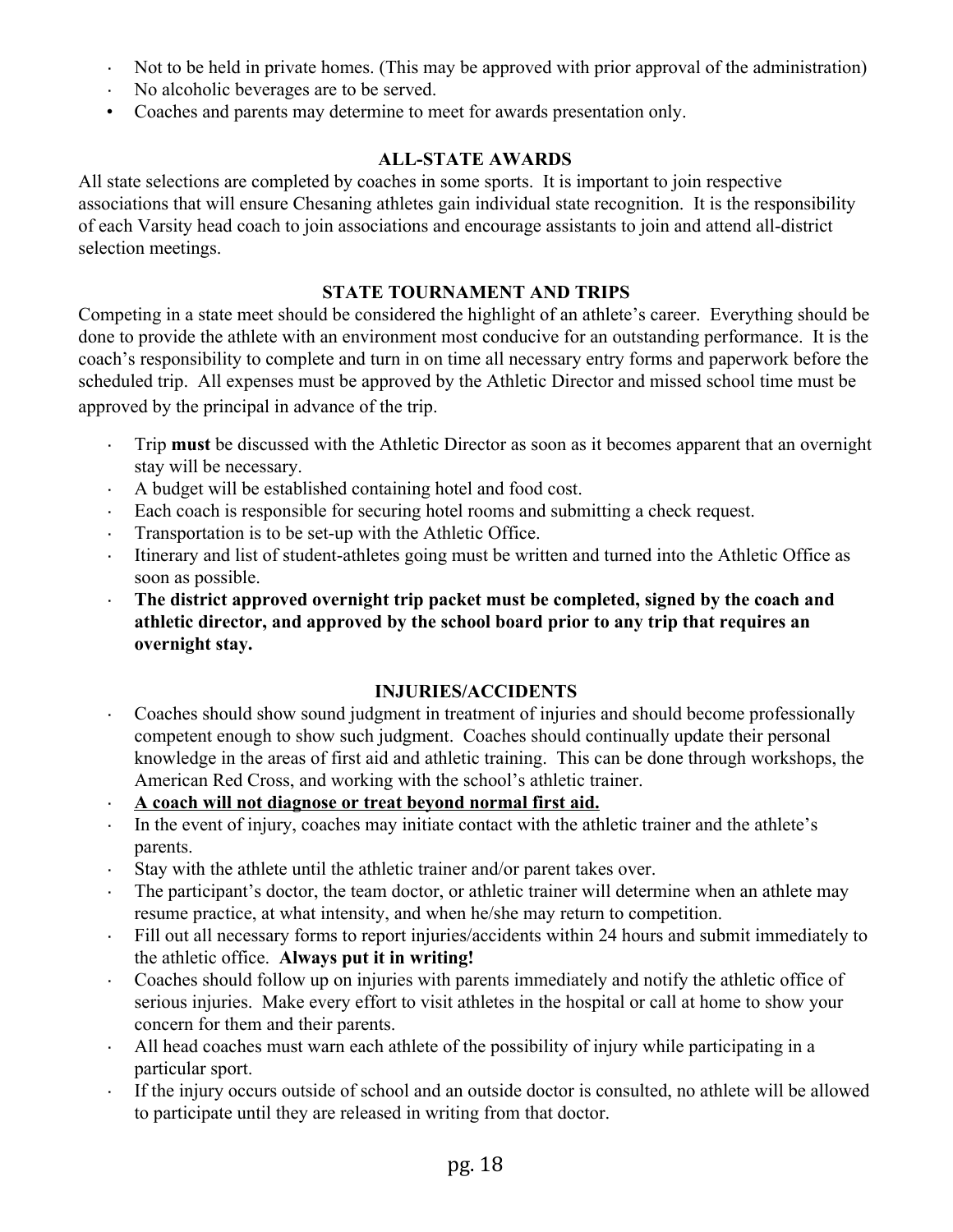#### **NCAA ELIGIBILITY RULES**

Student athletes planning to participate in Division I or II college athletics must apply for certification from the NCAA Clearinghouse before graduation from high school. As a coach, you are responsible to help your athletes through this process and monitor their progress. Application forms are available online at [www.ncaa.org](http://www.ncaa.org/). Mouse over Student-Athletes, and then click on NCAA Eligibility Center.

#### **BUDGET**

- All purchases **must be authorized** by the Athletic Department. The Athletic Department will process all purchase orders and order items well in advance of the start of the season. When the purchase is received, the coach is responsible to check for imperfections or missing items, and should notify the Athletic Department if there is a problem.
- **Coaches who make unauthorized purchases will be held personally responsible for payment of the purchase.**
- Coaches are **required** to do an inventory of equipment and uniforms at the conclusion of each season, this will help aid in preparing your individual budgets.
- Any items purchased with budget money is the property of the Chesaning Union School District and are not to be given to any athlete without the Athletic Office's permission.

#### **ACTIVITY ACCOUNTS**

All athletic activity accounts are the responsibility of the Athletic Department. All deposits and payments must be done in the athletic office.

#### **CAMPS**

Having a summer camp is a great way for a coach to build a feeder system for a program. All camps will be scheduled through the Athletic Department. Camps can be used to augment your activity accounts.

#### **FORFEITURES, VIOLATIONS AND EJECTIONS**

Accidental, intentional or other use of ineligible players shall result in forfeiture of all games in which the ineligible players participated.

If a team is removed from competition in protest, the contest is forfeited to the opponent and the coach and principal of the removed team must appear before the Executive Committee of the MHSAA. NEVER leave a playing venue in protest.

If the coach is ejected from the contest and an assistant coach or assigned school representative is not available to continue as the coach, the event is forfeited to the opponent.

When a student is disqualified during a contest for flagrant or unsportsmanlike conduct, that student shall be withheld by his/her school from at least the next day of competition for that team.

When a coach is disqualified during a contest for unsportsmanlike conduct, that coach shall be prohibited by his/her school from coaching or attending at least the next day of competition for that team.

Any coach who is disqualified for unsportsmanlike conduct two or more times during a season, any player who is disqualified three or more times for unsportsmanlike conduct, and any player or coach who is ejected for spitting or intentionally and aggressively physically contacting an official at any time during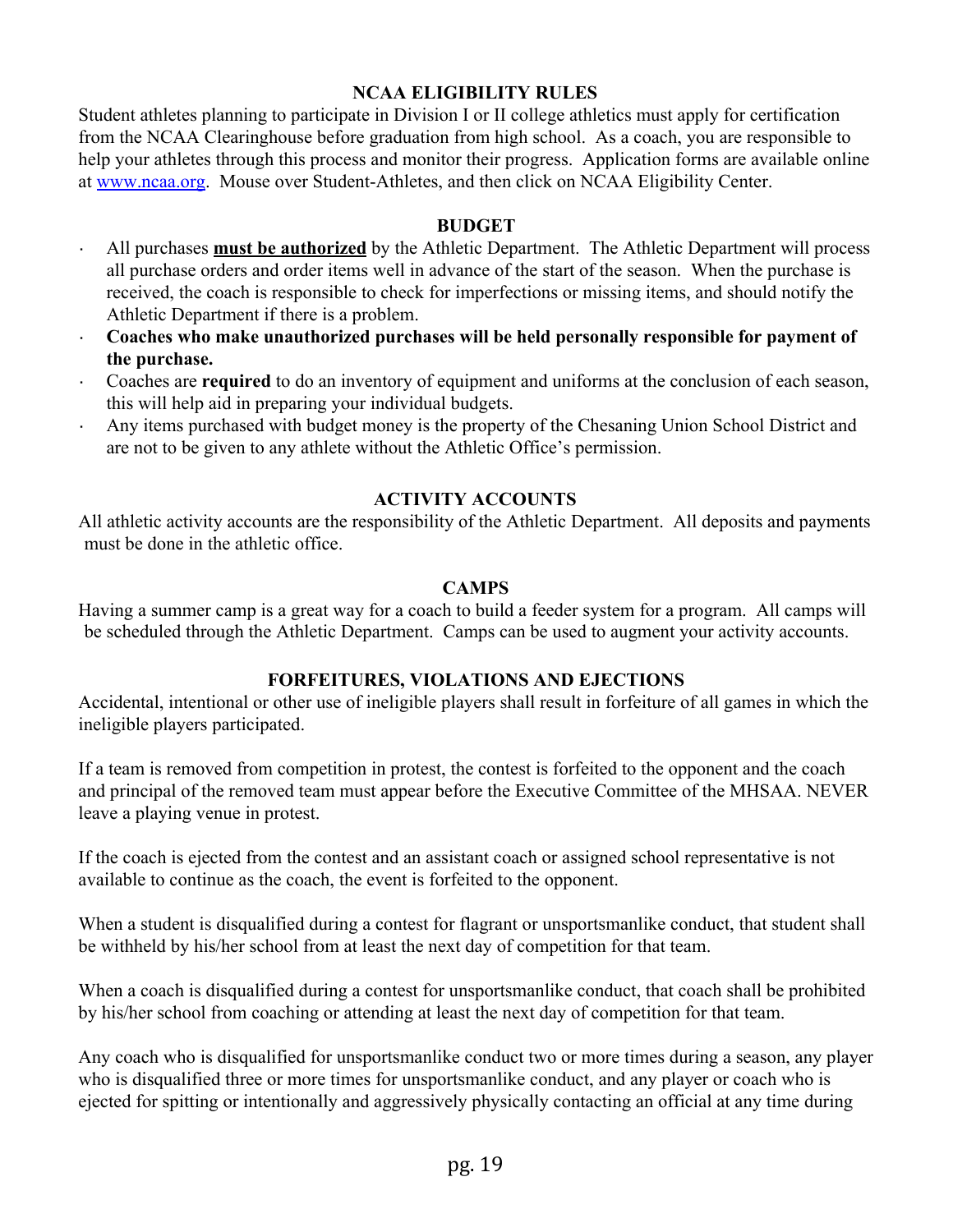that season, is not eligible to participate in the MHSAA tournament for that sport that season. If the tournament disqualifying ejection occurs during the MHSAA tournament, that player or coach is ineligible for the remainder of that tournament.

#### **VOLUNTEER & NON-STAFF COACHES**

All volunteer and non-staff coaches must be approved by the Athletic Director and complete all paperwork and approvals before they begin work with the team. The volunteer/non-staff coach must complete all required paperwork at the Human Resources Office. Please contact the Athletic Director for more information regarding this process.